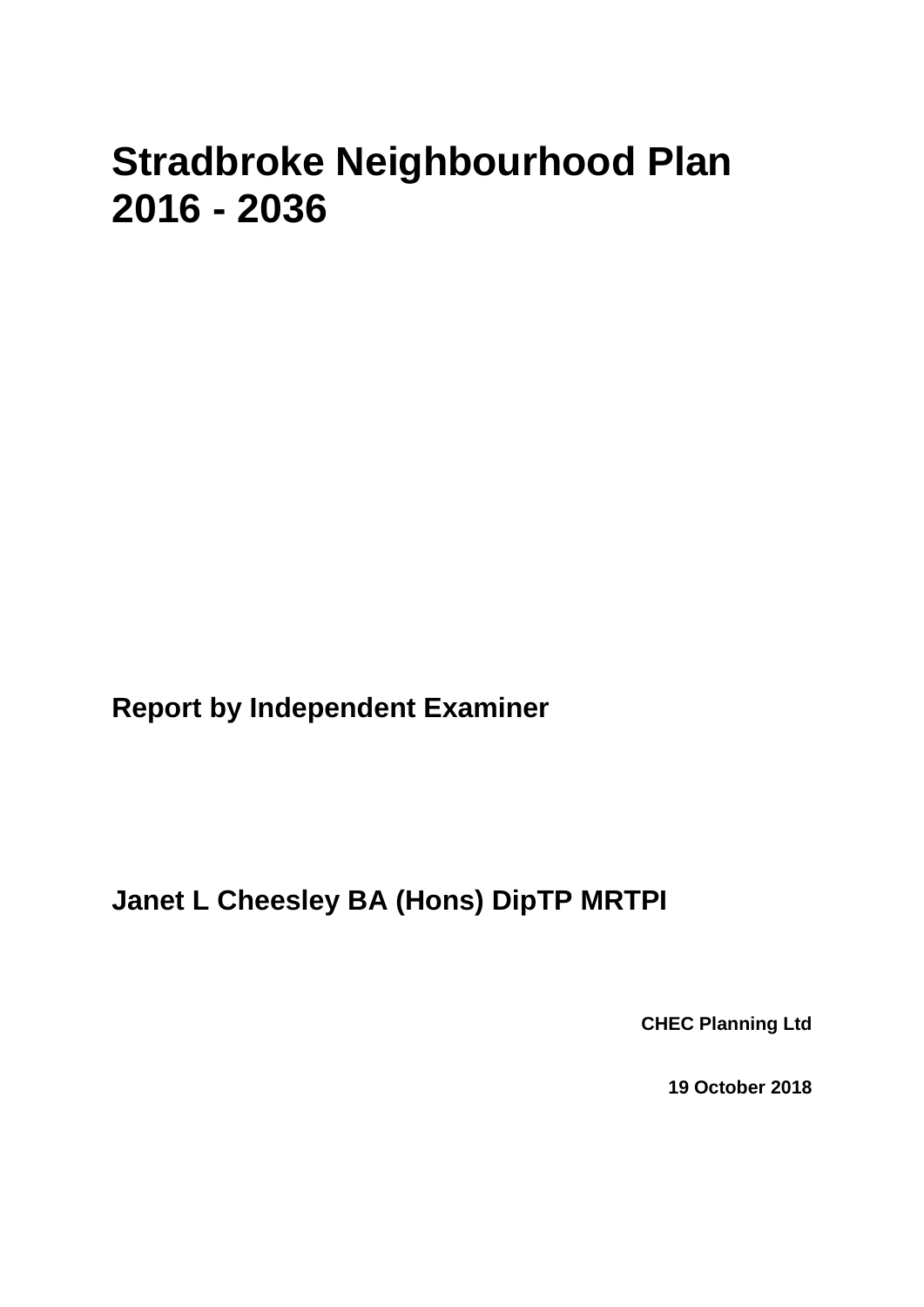| <b>Contents</b>                                    | Page              |
|----------------------------------------------------|-------------------|
| <b>Summary and Conclusion</b>                      | 4                 |
| Introduction                                       | 4                 |
| Legislative Background                             | 5                 |
| <b>Policy Background</b>                           | 5                 |
| <b>EU Obligations</b>                              | $\overline{7}$    |
| The Neighbourhood Plan Preparation                 | 9                 |
| The Stradbroke Neighbourhood Plan                  | 11                |
| <b>STRAD1: Development Strategy and Principles</b> | 13                |
| <b>STRAD2: Design Principles</b>                   | 16                |
| <b>STRAD3: Housing Mix</b>                         | 18                |
| <b>STRAD4: Utilities Provision</b>                 | 19                |
| <b>STRAD5: Flood Mitigation</b>                    | 20                |
| <b>STRAD6: Education and Health Infrastructure</b> | 21                |
| <b>STRAD7: Community Infrastructure</b>            | 22                |
| STRAD8: Highway Access and Pedestrian Movement     | 23                |
| <b>STRAD9: New Estate Roads</b>                    | 24                |
| <b>STRAD10: Parking Provision</b>                  | 25                |
| <b>STRAD11: Local Green Spaces</b>                 | 26                |
| STRAD12: Historic Environment & Design             | 27                |
| <b>STRAD13: Light Pollution</b>                    | 28                |
| Stradbroke Neighbourhood Plan Examiner's Report    | CHEC Planning Ltd |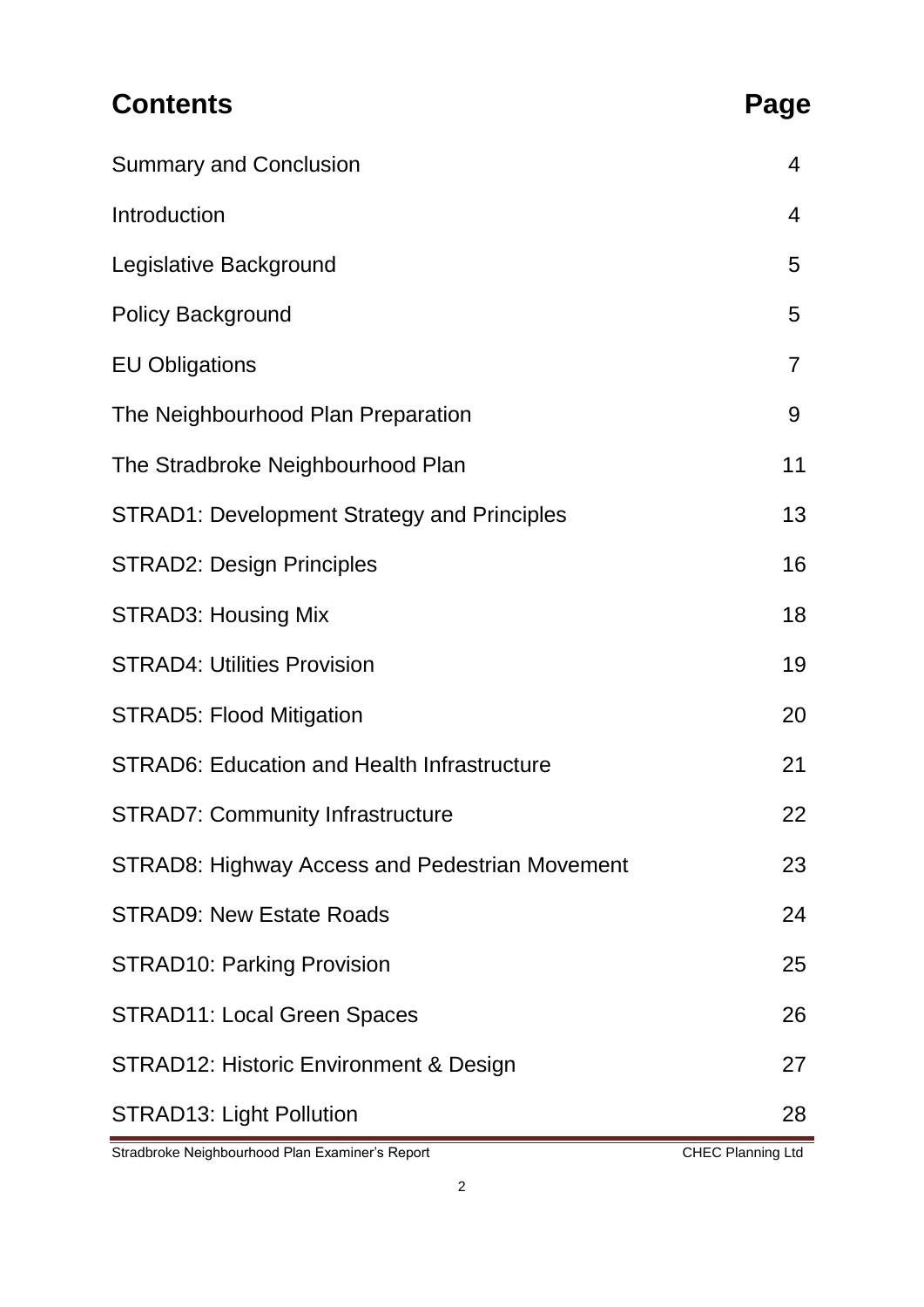| <b>STRAD14: Existing Employment Sites</b>           | 29 |
|-----------------------------------------------------|----|
| <b>STRAD15: Retail Provision</b>                    | 31 |
| STRAD16: Land North of Laxfield Road                | 32 |
| <b>STRAD17: Land East of Farriers Close</b>         | 32 |
| STRAD18: Land South of New Street                   | 33 |
| STRAD19: Land South of Mill Lane                    | 35 |
| STRAD20: Land at Grove Farm                         | 36 |
| Referendum & the Stradbroke Neighbourhood Plan Area | 37 |
| <b>Minor Modifications</b>                          | 37 |
| <b>Appendix 1 Background Documents</b>              | 38 |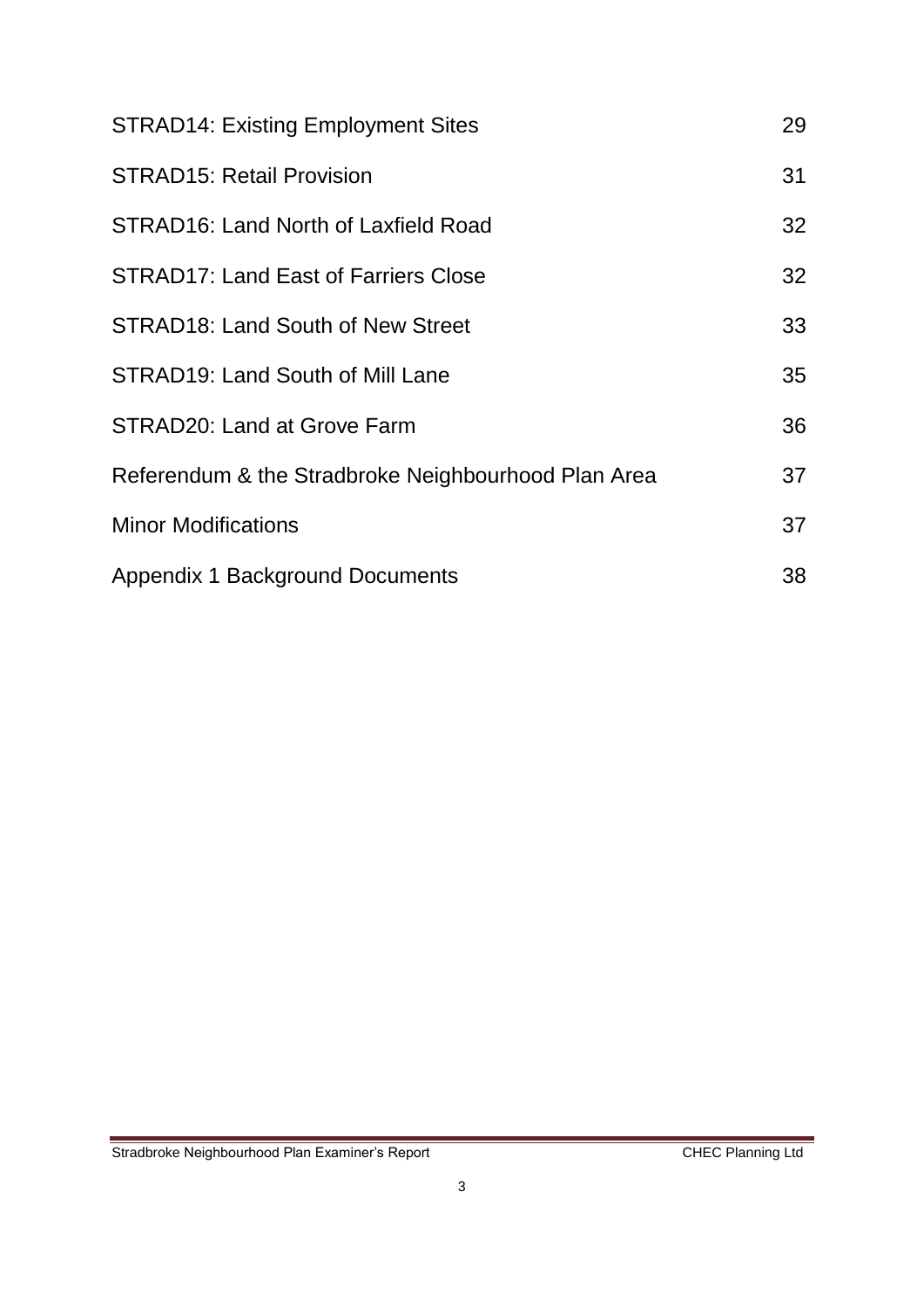# **Summary and Conclusion**

- 1. The Stradbroke Neighbourhood Plan has a clear vision supported by six place objectives and six people objectives.
- 2. There is not an up-to-date strategic policy against which to assess overall housing figures. The Neighbourhood Plan has been produced in parallel with the production of the emerging Local Plan. The Neighbourhood Plan allocates five sites for residential development for a minimum of 219 dwellings to be built in the period 2016 to 2036. I have found that these sites are deliverable and will contribute towards sustainable development.
- 3. I have recommended modification to some of the policies in the Plan, for the reasons set out in detail below. I have recommended the deletion of Policy STRAD9. It is not possible to modify this policy to meet the Basic Conditions.
- 4. Even though I have recommended a number of modifications to the Plan, these do not significantly or substantially alter the intention or nature of the Plan.
- 5. **Whilst I have set out my reasoning under individual policies, my overall conclusion is that, subject to my recommendations, the Plan meets the Basic Conditions. It is appropriate to make the Plan. Subject to my recommendations being accepted, I consider that the Stradbroke Neighbourhood Plan will provide a strong practical framework against which decisions on development can be made. I am pleased to recommend that the Stradbroke Neighbourhood Plan, as modified by my recommendations, should proceed to Referendum.**

# **Introduction**

- 6. On 11 September 2014 Mid Suffolk District Council (MSDC) approved that the Stradbroke Neighbourhood Area be designated in accordance with the Neighbourhood Planning (General) Regulations 2012. The Area covers the whole of the parish of Stradbroke.
- 7. The qualifying body is Stradbroke Parish Council. The Plan has been prepared by the Stradbroke Neighbourhood Plan Steering Group on behalf of the Parish Council. The Plan covers the period 2016 - 2036.
- 8. I was appointed as an independent Examiner for the Stradbroke Neighbourhood Plan 2016 - 2036 in September 2018. I confirm that I am independent from the Parish Council and MSDC. I have no interest in any of the land affected by the Plan and I have appropriate experience to undertake this examination. As part of my examination, I have visited the Plan area.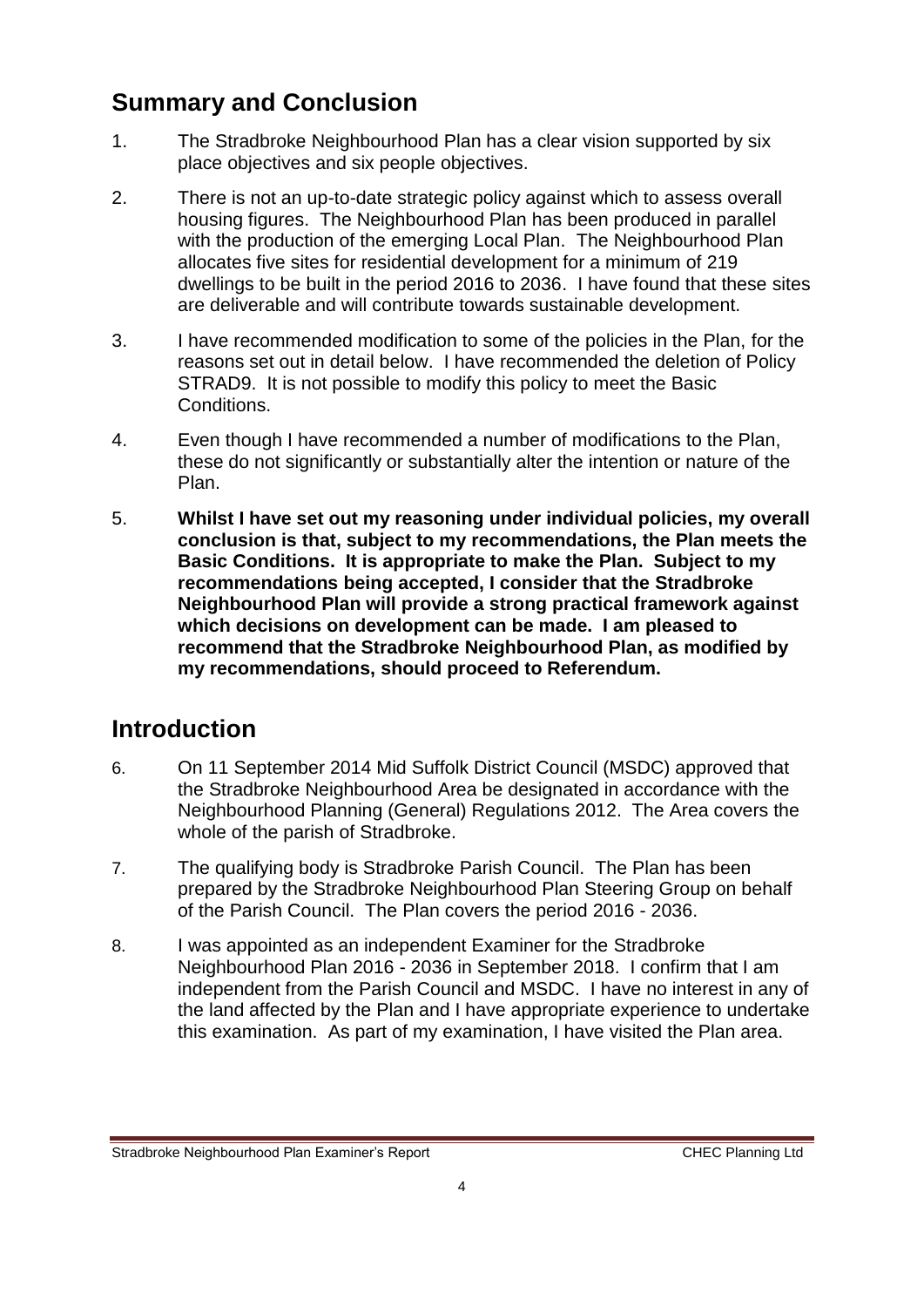# **Legislative Background**

- 9. As an independent Examiner, I am required to determine, under Paragraph 8(1) of Schedule 4B to the Town and Country Planning Act 1990, whether:
	- the policies in the Plan relate to the development and use of land for a designated Neighbourhood Area in line with the requirements of Section 38A of the Planning and Compulsory Purchase Act (PCPA) 2004;
	- the Plan meets the requirements of Section 38B of the 2004 PCPA where the plan must specify the period to which it has effect, must not include provision about development that is excluded development, and must not relate to more than one Neighbourhood Area; and
	- that the Plan has been prepared for an area that has been designated under the Localism Act 2011 and has been developed and submitted for examination by a qualifying body.
- 10. I am obliged to determine whether the Plan complies with the Basic Conditions. The Basic Conditions are:
	- having regard to national policies and advice contained in guidance issued by the Secretary of State, it is appropriate to make the neighbourhood plan;
	- the making of the neighbourhood plan contributes to the achievement of sustainable development;
	- the making of the neighbourhood plan is in general conformity with the strategic policies contained in the Development Plan for the area of the authority; and
	- the making of the neighbourhood plan does not breach, and is otherwise compatible with, EU obligations and human rights requirements.
- 11. Subject to the modifications I have recommended in this report, I am content that these requirements have been satisfied.

# **Policy Background**

12. The revised *National Planning Policy Framework* has recently been published on 24 July 2018. At paragraph 214 it states: *The policies in the previous Framework will apply for the purpose of examining plans, where those plans are submitted on or before 24 January 2019.* A footnote explains: *For neighbourhood plans, 'submission' in this context means where a qualifying body submits a plan proposal to the local planning authority in accordance with regulation 15 of the Neighbourhood Planning (General) Regulations 2012.*

Stradbroke Neighbourhood Plan Examiner's Report CHEC Planning Ltd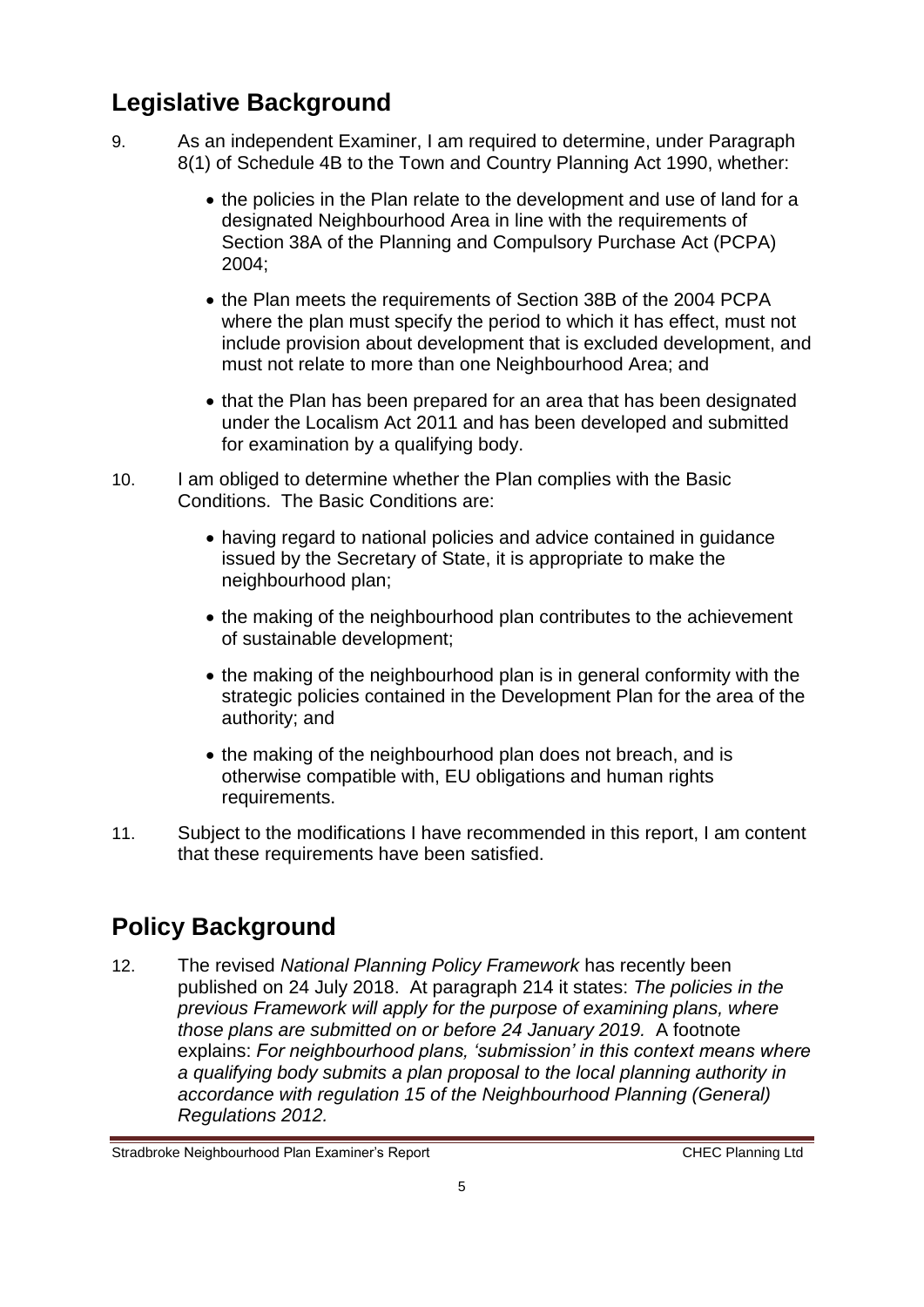- 13. The revised *National Planning Policy Framework* incorporates policy proposals previously consulted on in the Housing White Paper and the Planning for the Right Homes in the Right Places consultation, as well as changes to planning policy implemented through Written Ministerial Statements since the NPPF was published in 2012.
- 14. In accordance with paragraph 214 in the revised *National Planning Policy Framework*, I have examined this Plan against the previous *National Planning Policy Framework* (2012) (NPPF). Where I refer to the NPPF, it is to the 2012 version. This sets out the Government's planning policies for England and how these are expected to be applied.
- 15. The *Planning Practice Guidance* (2014) (PPG) provides Government guidance on planning policy. The PPG is currently being revised in accordance with the revised NPPF. I have referred to paragraphs in the PPG that may be in the process of being archived as part of this revision, as it is necessary in this transition period to refer to PPG related to the 2012 NPPF.
- 16. Paragraph 7 in the NPPF identifies the three dimensions to sustainable development:

*There are three dimensions to sustainable development: economic, social and environmental. These dimensions give rise to the need for the planning system to perform a number of roles:*

*●an economic role – contributing to building a strong, responsive and competitive economy, by ensuring that sufficient land of the right type is available in the right places and at the right time to support growth and innovation; and by identifying and coordinating development requirements, including the provision of infrastructure;*

*● a social role – supporting strong, vibrant and healthy communities, by providing the supply of housing required to meet the needs of present and future generations; and by creating a high quality built environment, with accessible local services that reflect the community's needs and support its health, social and cultural well-being; and*

*●an environmental role – contributing to protecting and enhancing our natural, built and historic environment; and, as part of this, helping to improve biodiversity, use natural resources prudently, minimise waste and pollution, and mitigate and adapt to climate change including moving to a low carbon economy.*

- 17. Stradbroke Parish is within the local authority area of Mid Suffolk District Council (MSDC). The development plan for the Stradbroke Neighbourhood Plan Area comprises the saved policies in the Mid Suffolk Local Plan (1998); The Mid Suffolk Local Plan First Alteration: Affordable Housing (2006); The Mid Suffolk Core Strategy Development Plan Document (2008); and The Mid Suffolk Core Strategy Focused Review (2012).
- 18. The strategic policies in the development plan include policies regarding housing provision and the conservation and enhancement of the natural and historic environment.

Stradbroke Neighbourhood Plan Examiner's Report CHEC Planning Ltd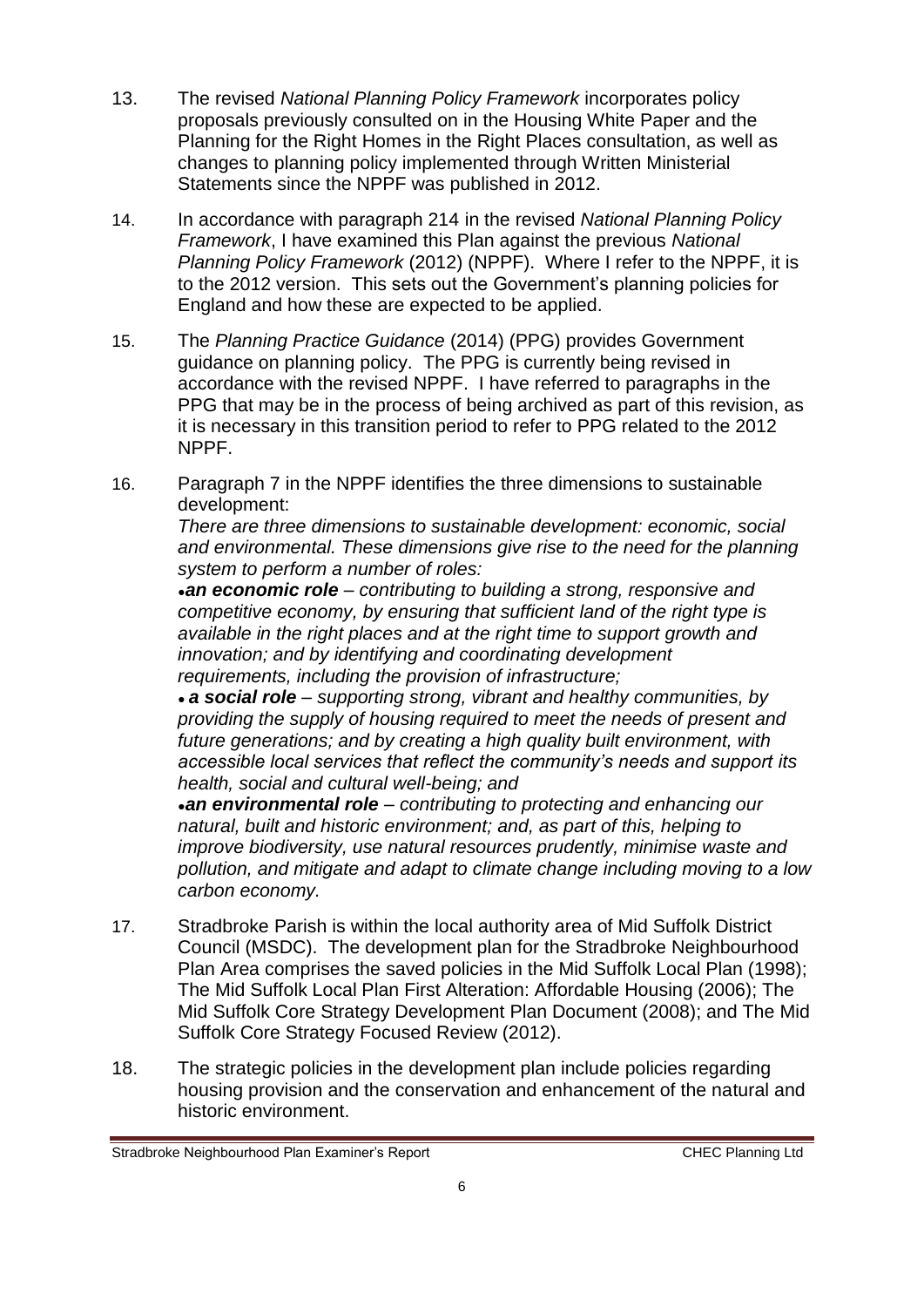- 19. MSDC with Babergh District Council published a new Joint Local Plan Consultation Document in August 2017. This covers the period to 2036. It identifies seven potential sites for housing development at Stradbroke. Views have been sought on the suitability of sites. In addition, the Plan identifies two proposed amendments to the settlement boundary. The Plan states that many of the sites presented will not be needed to meet the development requirements of the District and not all will be taken forward in the Plan into allocations. In addition the Plan states that there is opportunity for local communities to bring forward sites for development in neighbourhood plans in parallel with the developing local plan process and in accordance with the emerging level of growth agreed with the two District Councils and opportunity to share evidence.
- 20. There is no legal requirement to test the Neighbourhood Plan against emerging policy although PPG advises that the reasoning and evidence informing the Local Plan process may be relevant to the consideration of the basic conditions against which the neighbourhood development plan is tested.
- 21. The qualifying body and the local planning authority should aim to agree the relationship between policies in the emerging Neighbourhood Plan, the emerging Local Plan and the adopted development plan, with appropriate regard to national policy and guidance. The Neighbourhood Plan has been produced in parallel with the production of the emerging Local Plan and has relied on the emerging Local Plan evidence base. While there is no requirement for the Neighbourhood Plan to conform to emerging policies, I see no harm in there being reference to the emerging plan and conformity with it can extend the life of the Neighbourhood Plan, providing that it does not result in conflict with adopted policies.

### **EU Obligations**

- 22. Directive 2001/42/EC and the Environmental Assessment of Plans and Programmes Regulations 2004 (as amended) (EA Regulations) set out various legal requirements and stages in the production of a Strategic Environmental Assessment (SEA).
- 23. A *Stradbroke Neighbourhood Plan Strategic Environmental Assessment Screening Report for Consultation* was published in January 2018. It concluded that there could be significant environmental effects arising either individually or cumulatively from the draft policies and therefore a SEA was required. The *Stradbroke Neighbourhood Plan Strategic Environmental Assessment and Habitats Regulations Screening Determination,* published in March 2018, endorsed this conclusion. Historic England agreed with this conclusion.
- 24. A *Stradbroke Neighbourhood Plan 2016 - 2036 Sustainability Appraisal Scoping Report incorporating Strategic Environmental Assessment* was published in March 2018. A revised version was published in April 2018,

Stradbroke Neighbourhood Plan Examiner's Report CHEC Planning Ltd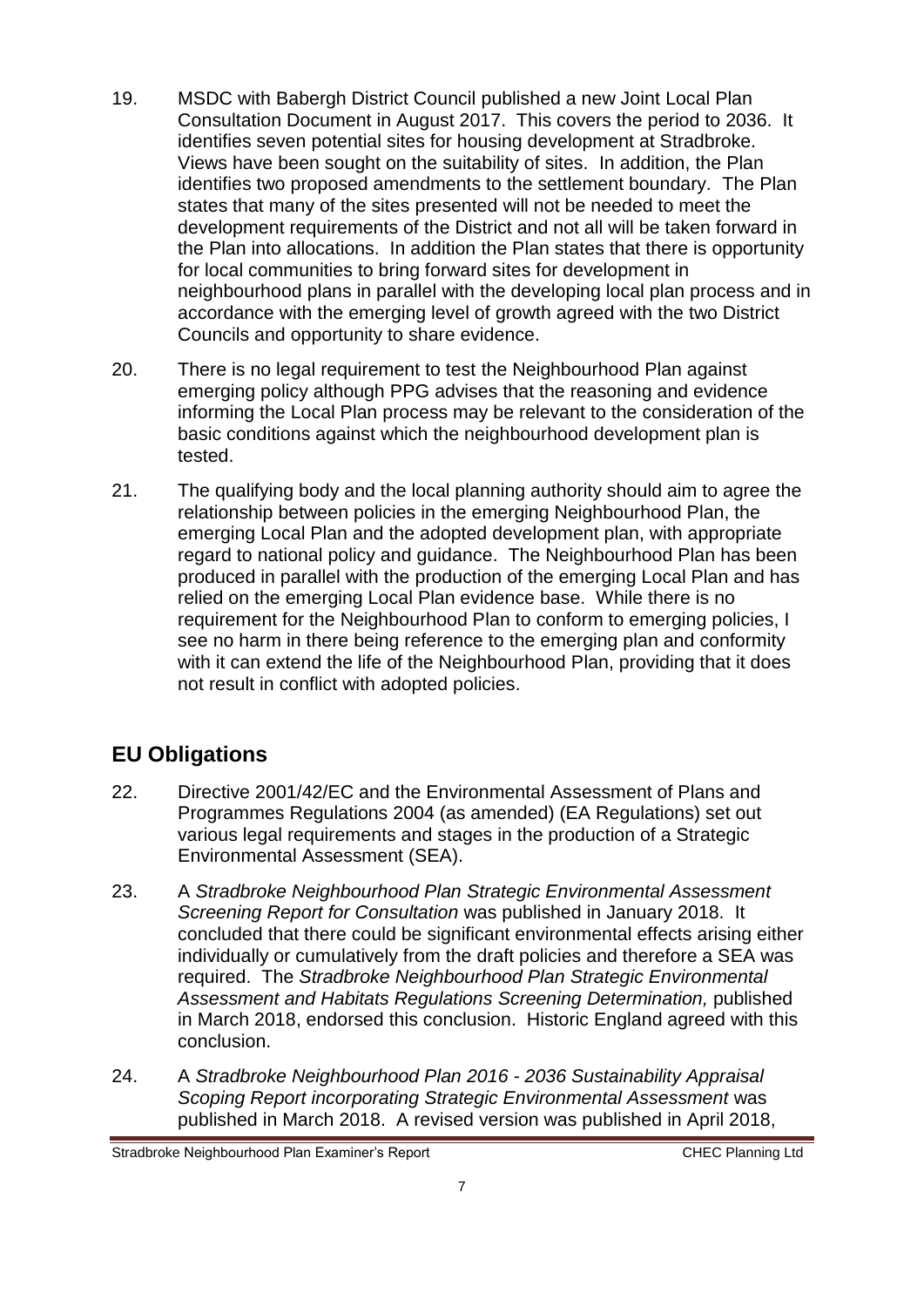incorporating an assessment of the neighbourhood plan policies. Despite its title, the former version of March 2018 did not incorporate a SEA.

- 25. SEA decisions must inform the preparation of the Plan at all stages. Stages B and C of the preparation of a SEA require the consideration of reasonable alternatives and the likely significant effects on the environment of implementing the policies in the Plan. Article5(1) of the SEA Directive states that a SEA report should identify, describe and evaluate *the likely significant effects on the environment of implementing the plan or programme, and reasonable alternatives taking into account the objectives and the geographical scope of the plan or programme*.
- 26. The April 2018 Report assesses the policies in the Plan against reasonable alternatives. In particular, it considered the scale of housing development and alternative housing sites.
- 27. There is not an up-to-date strategic policy against which to assess overall housing figures. Stradbroke is identified as one of ten Key Service Centres in the existing Core Strategy. Policy FC2 in the existing Core Strategy Focused Review seeks to deliver 750 additional dwellings in total in these Key Service Centres over a 15 year period from April 2012. The district-wide housing provision is currently being considered as part of the emerging Joint Local Plan.
- 28. A fundamental constraint identified in Stradbroke was that development in excess of 270 new dwellings would be very likely to trigger a requirement for a new primary school. It was felt that a new school would be likely to require a strategic scale of growth which should be determined through the Local Plan process.
- 29. In 2014, (MSDC) undertook a district-wide 'Call for Sites'. This resulted in a draft Strategic Housing Land Availability Assessment (SHLAA) being published in May 2016. The Neighbourhood Plan Working Group issued its own Call for Sites in June 2015. The sites put forward by landowners to both MSDC and the Neighbourhood Plan were combined. In August 2017, as part of consultation on the draft Joint Local Plan, MSDC issued an updated SHELAA. MSDC included six sites for Stradbroke in the Regulation 18 Joint Local Plan consultation process. The Neighbourhood Plan Working Group then combined all sites put forward to both MSDC and directly to the Neighbourhood Plan process. This produced a total of 13 sites. Since that time, a further site came forward and was considered.
- 30. AECOM prepared a *Site Assessment Report* in September 2017. The SEA is informed by this assessment. The SEA assesses potential development sites using a colour system against 9 sustainability themes. It concludes that eight sites have potential for development. Due to the primary school constraints, it states that not all of these sites should be automatically allocated for development.

Stradbroke Neighbourhood Plan Examiner's Report CHEC Planning Ltd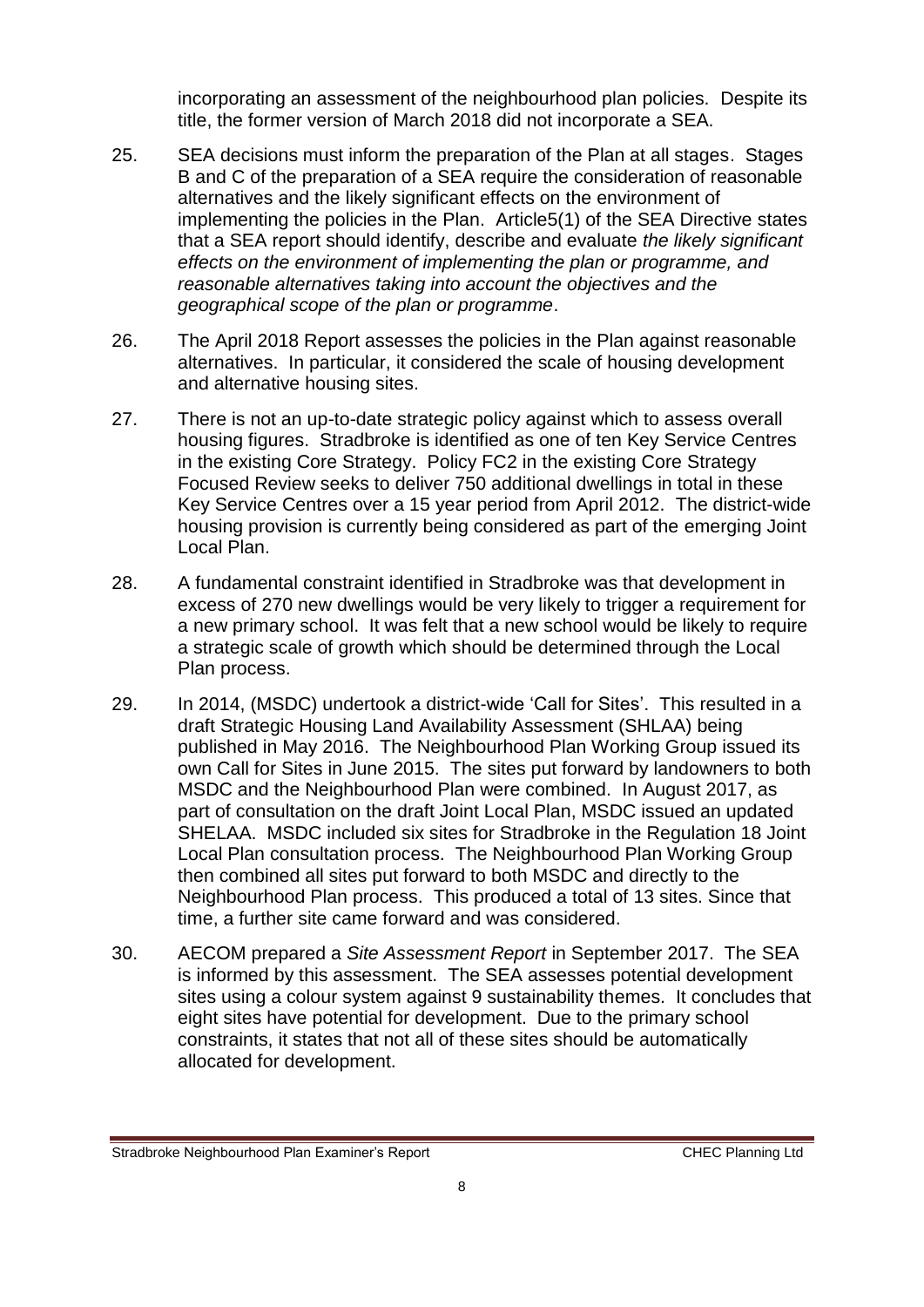- 31. A SEA should have a non-technical summary of the information within the main report and this document does not have one, although there is a brief overall conclusion.
- 32. PPG advises that for neighbourhood plans, a SEA *does not need to be done in any more detail, or using more resources, than is considered to be appropriate for the content and level of detail in the neighbourhood plan*. (Paragraph: 030 Reference ID: 11-030-20150209).
- 33. As the SEA for Stradbroke is relatively simple, I do not consider that anyone is prejudiced by the omission of a non-technical summary in this particular instance. Otherwise, I am satisfied that the SEA has been undertaken in accordance with the requirements of European Directive 2001/42/EC. It has identified, described and evaluated the likely significant effects on the environment of reasonable alternatives taking into account the objectives and geographical scope of the Plan.
- 34. As regards Habitat Regulation Assessment (HRA), a *Stradbroke Neighbourhood Plan Habitat Regulations Assessment Screening Report for Consultation* was published in January 2018. It concluded: *no likely significant effects in respect of the European sites within 20km of Mid Suffolk District will occur as a result of the implementation of the Stradbroke Neighbourhood Plan. As such, the Neighbourhood plan does not require a full HRA to be undertaken.*
- 35. The *Stradbroke Neighbourhood Plan Strategic Environmental Assessment and Habitats Regulations Screening Determination,* published in March 2018, endorsed the conclusion of the Screening Report and there were no contrary comments from statutory consultees. On this basis, I consider that the Plan does not require a full HRA under Articles 6 or 7 of the Habitats Directive.
- 36. A Neighbourhood Plan must be compatible with European Union obligations, as incorporated into UK law, in order to be legally compliant. I am satisfied that the Plan is compatible with EU obligations and does not breach the European Convention on Human Rights obligations.

# **The Neighbourhood Plan Preparation**

- 37. I am required under The Localism Act 2011 to check the consultation process that has led to the production of the Plan. The requirements are set out in Regulation 14 in The Neighbourhood Planning (General) Regulations 2012.
- 38. The initial plan preparation process started in 2014 and a public meeting was held in May 2014. Background research included a Housing Needs Survey in 2014, a Qualitative Research Study in 2015 and a Community Survey of households, businesses and youths in May 2016. An open day of the Community Survey results was held in November 2016.

Stradbroke Neighbourhood Plan Examiner's Report CHEC Planning Ltd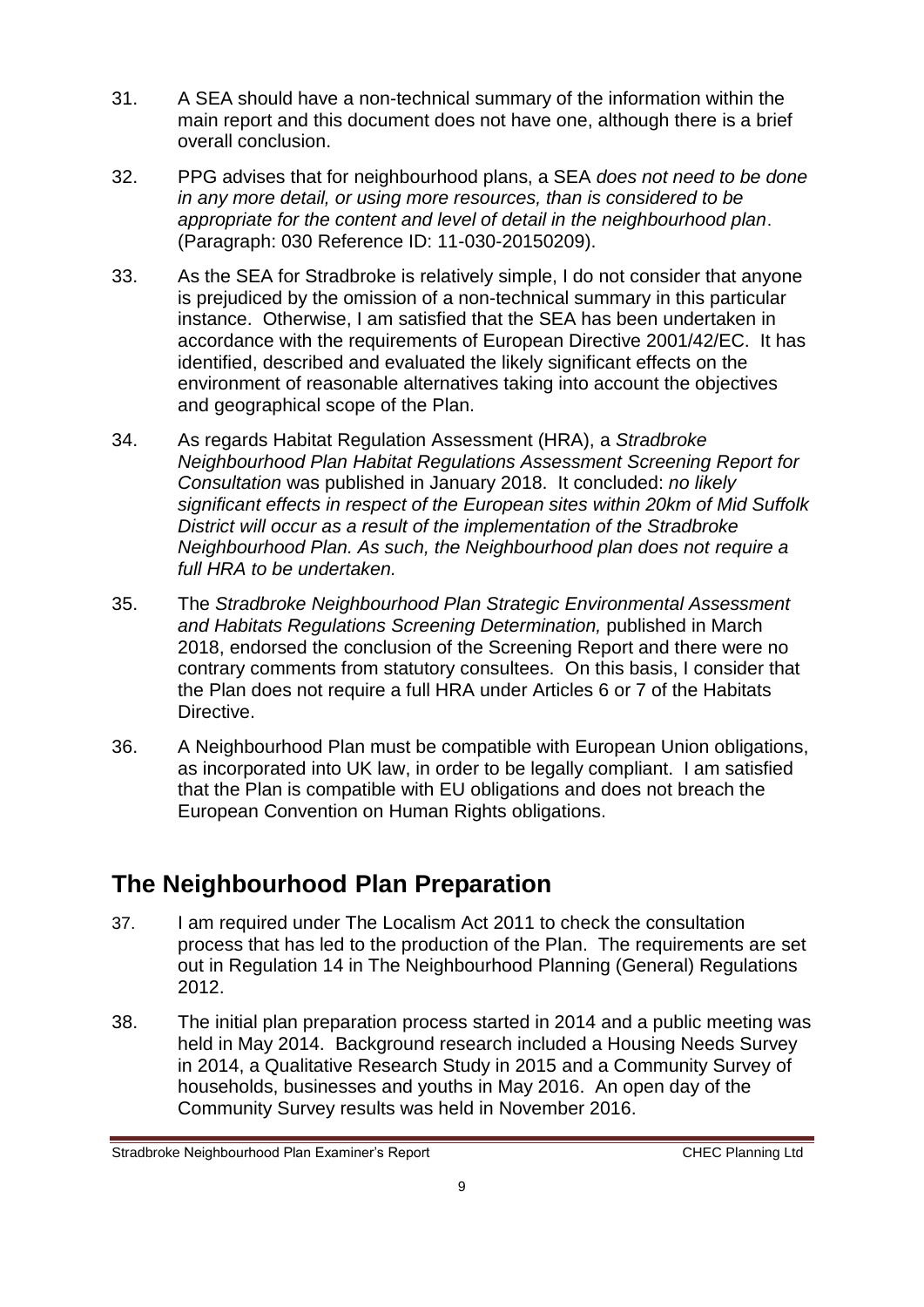- 39. The above is a summary of an extensive public consultation exercise which also included regular reports in the Stradbroke Monthly Newsletter, leaflets sent to households and handouts and displays at fetes.
- 40. PPG states*: A qualifying body should be inclusive and open in the preparation of its neighbourhood plan or Order and ensure that the wider community: is kept fully informed of what is being proposed; is able to make their views known throughout the process; has opportunities to be actively involved in shaping the emerging neighbourhood plan or Order; is made aware of how their views have informed the draft neighbourhood plan or Order*. (Paragraph: 047 Reference ID: 41-047-20140306).
- 41. Public consultation followed a site assessment survey in October 2017. There has been some local criticism of the consultation process and method of site selection. Navigus produced the *Stradbroke Parish Council Stradbroke Neighbourhood Plan Site Allocations Survey Analysis* in October 2017. This concluded that: *there is no evidence to suggest any significant bias in the responses to the point that the results are not robust enough to be used to inform site selection in the Neighbourhood Plan.*
- 42. It is stated in responses by the Parish Council to representations on the presubmission draft of the Plan that: *all sites were assessed using the set criteria. A proposal was put to the Parish Council on sites to be included and this was accepted by majority vote*. I note that the Parish Council meetings on 6 and 28 November 2017 were closed to the public when considering site allocations recommended by the Neighbourhood Plan Working Group closed meetings on 1 November 2017 and 16 November 2017. The reason given for all of these meetings to be closed was due to the commercially sensitive nature of the business to be conducted.
- 43. The minutes of the Neighbourhood Plan Working Group meeting on 1 November 2017 states: *The following evidence was used in the review process:*

*MSDC draft site assessments from SHELAA (August 2017)* 

*AECOM site assessment report produced September 2017 from site visits in July 2017* 

*All available correspondence from Landowners or their agents* 

*AECOM draft Masterplanning document* 

*Navigus report on outcome of public consultation on sites* 

*Scoring matrix for each site against criteria laid down in the Site Allocation Policy.* 

44. Whilst it is disappointing that the Parish Council chose to make its decision on site selection in closed meetings, it does appear that the selection process was informed by relevant background documents and the neighbourhood plan objectives agreed by the community.

Stradbroke Neighbourhood Plan Examiner's Report CHEC Planning Ltd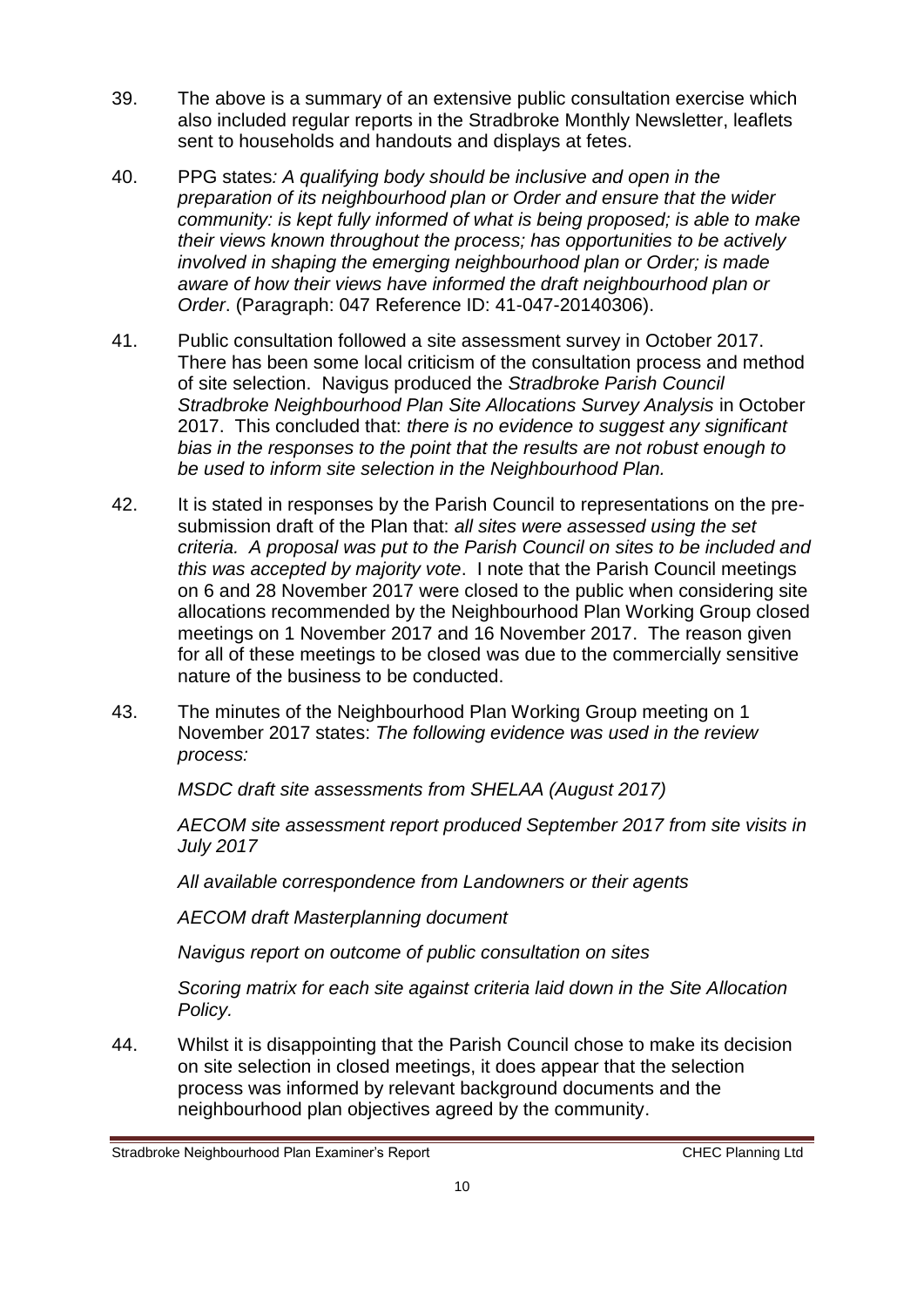- 45. The consultation period on the pre-submission draft of the Plan ran from 20 January 2018 to 2 March 2018. A copy of the draft Plan and supporting documentation were available on the Parish Council's website. Hard copies were available to view in Stradbroke library.
- 46. During the consultation period, the local community had the opportunity to comment on policies in the Plan, including site selection. I have read the representations made during that consultation period. There is both support and objection to the site selection and there is promotion of alternatives. Whilst I appreciate there are strong feelings opposing the site selection amongst some of the local community, nothing I have read in the representations indicates that the selected sites are not deliverable and I do not get a sense from the representations at this pre-submission draft Plan stage that there was an overwhelming objection by the local community to the proposed site selection.
- 47. I am satisfied that the pre-submission consultation and publicity has met the requirements of Regulation 14 in The Neighbourhood Planning (General) Regulations 2012.
- 48. MSDC publicised the submission Plan for comment during the publicity period between 19 April 2018 and 1 June 2018 in line with Regulation 16 in The Neighbourhood Planning (General) Regulations 2012. A total of nineteen responses were received. I am satisfied that all these responses can be assessed without the need for a public hearing.
- 49. The Regulation 16 representations have raised concern regarding the integrity of the Neighbourhood Plan Working Group and Parish Council. I have no authority to consider any allegations of misconduct. Such matters should be dealt with through the internal complaints procedures of the Parish Council or MSDC as appropriate.
- 50. Some responses suggest additions and amendments to policies. My remit is to determine whether the Plan meets the Basic Conditions. Where I find that policies do meet the Basic Conditions, it is not necessary for me to consider if further suggested additions or amendments are required. Whilst I have not made reference to all the responses in my report, I have taken them into consideration.

# **The Stradbroke Neighbourhood Plan 2016 - 2036**

#### **Background To The Neighbourhood Plan**

51. Background information in the Plan provides an overview of the history of Stradbroke and Stradbroke today. In particular, it emphasises the importance of retaining the linear form of the village. It identifies *The Village Design Statement* adopted in 2003 and the update approved in 2012 as the basis of the neighbourhood plan. In addition, I have been provided with a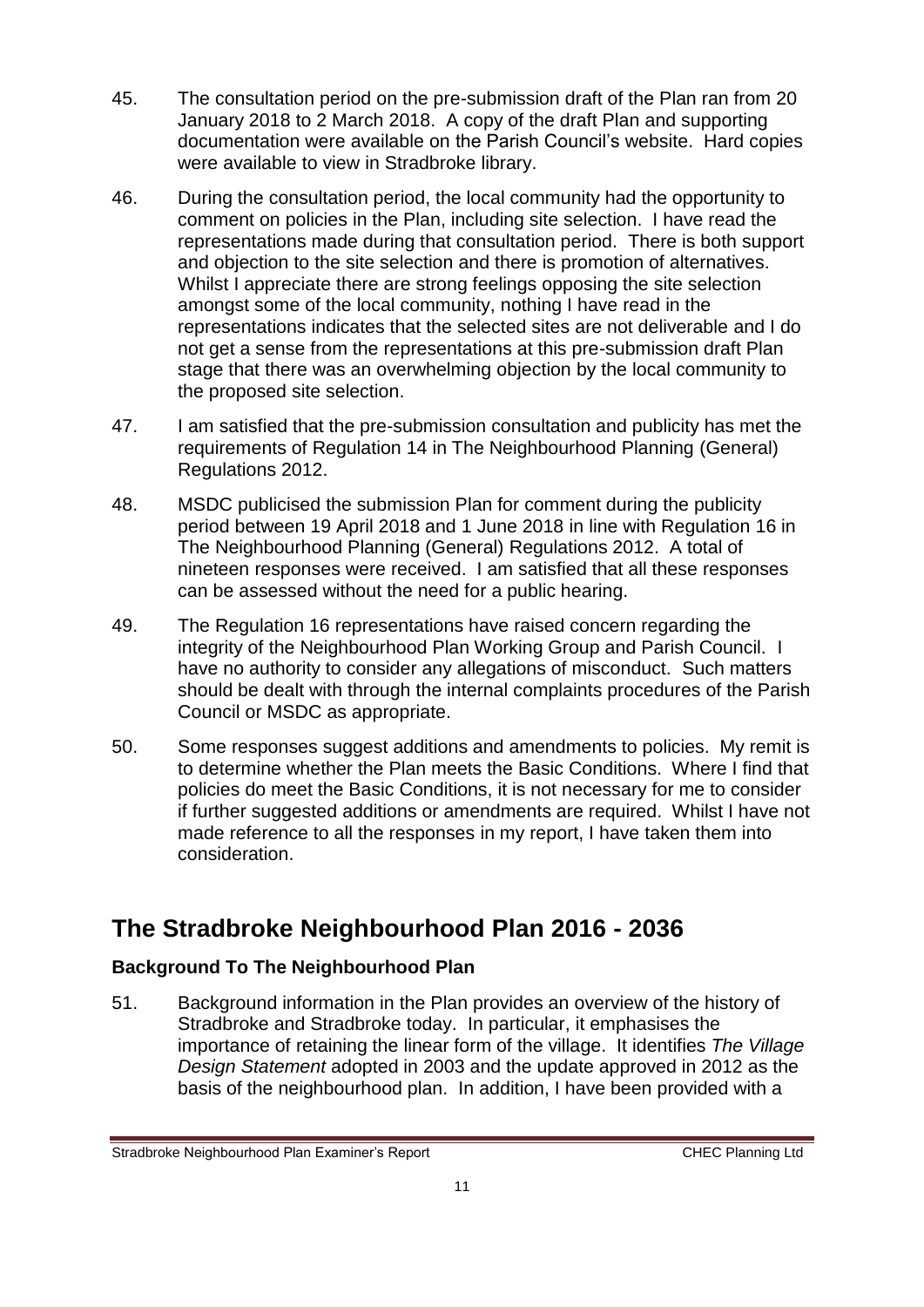detailed evidence base in background supporting documents. This has provided a useful and easily accessible source of background information.

- 52. It is necessary for Neighbourhood Plans to provide a practical framework within which decisions on planning applications can be made with a high degree of predictability and efficiency as stated in the core planning principles in paragraph 17 in the NPPF. I do refer to clarity and precision with regard to some recommendations to modifications to the Plan. Where I do so, I have in mind the need to provide a practical framework in accordance with the core principles in the NPPF, thus ensuring that the Plan has regard to national policy in this respect.
- 53. It is not for me to re-write the Plan. Where I have found editing errors, I have identified them **as minor editing matters** and highlighted these as such. These have no bearing on whether the Plan meets the Basic Conditions.
- 54. PPG states*: A policy in a neighbourhood plan should be clear and unambiguous. It should be drafted with sufficient clarity that a decision maker can apply it consistently and with confidence when determining planning applications. It should be concise, precise and supported by appropriate evidence. It should be distinct to reflect and respond to the unique characteristics and planning context of the specific neighbourhood area for which it has been prepared.* (Paragraph: 041 Reference ID: 41-041- 20140306).
- 55. For ease of reference, I have used the same policy titles as those in the Plan. I have briefly explained national policy and summarised main strategic policies where relevant to each neighbourhood plan policy. I have tried not to repeat myself. Where I have not specifically referred to other relevant strategic policy, I have considered all strategic policy in my examination of the Plan.
- 56. Policies in a neighbourhood plan can only be for the development and use of land. Where there are community aspirations (identified as community actions in this Plan), these have been clearly differentiated from policies for the development and use of land.

#### **Stradbroke Vision for Tomorrow**

- 57. A clear Vision for the Parish has been established: *Stradbroke's vision is to be a core village that works for the needs of its residents and surrounding villages by providing good quality housing, educational facilities, business and local retail opportunities. It will achieve this through phased growth of these services, and necessary infrastructure to support that growth. The NPPF principles of sustainable development will govern how to achieve this growth in a planned manner.*
- 58. This vision is supported by six place objectives and six people objectives.

Stradbroke Neighbourhood Plan Examiner's Report CHEC Planning Ltd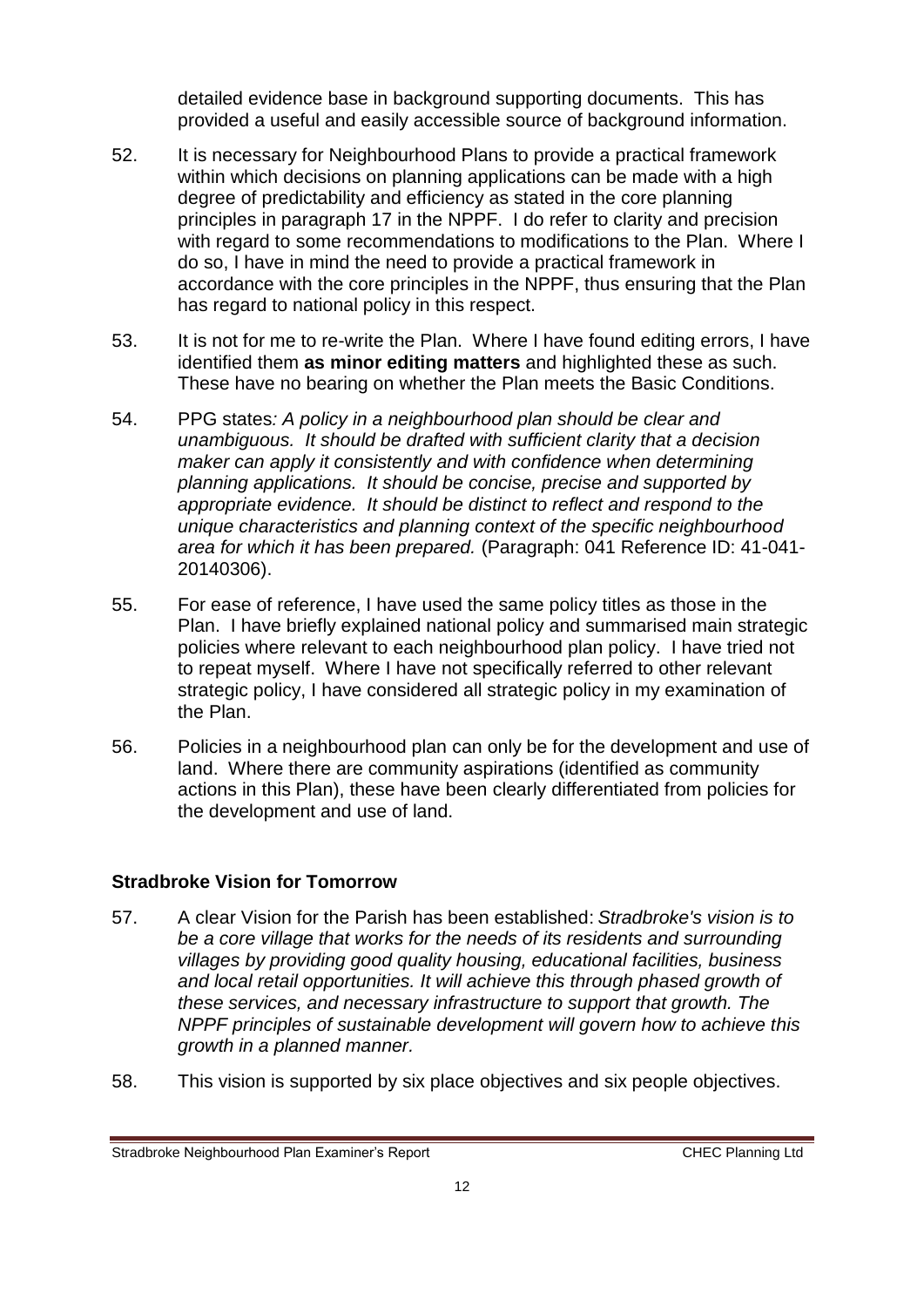#### **POLICY STRAD1: DEVELOPMENT STRATEGY AND PRINCIPLES**

- 59. Policy STRAD1 allocates sites for a minimum of 130 dwellings, (184 including planning permissions). There is a mathematical error in this calculation. The minimum number of dwellings proposed on each of the four allocated sites, including the 44 dwellings with planning permission on the site at Grove Farm, equates to a minimum of 219 dwellings. I sought clarification from the Parish Council on this matter. The Parish Council replied via email on the 27 September 2018. The reply has been placed on the MSDC web site. The Parish Council confirmed that the correct figure is a minimum of 219 dwellings. Thus, I recommend modification to Policy STRAD1 accordingly.
- 60. The NPPF in paragraph 185 is clear that outside the strategic elements *neighbourhood plans will be able to shape and direct sustainable development in their area.*
- 61. The emerging Joint Local Plan sets the housing requirement for the whole District as 9,951 dwellings for the period 2014 - 2036. For Core Villages, including Stradbroke, the emerging Joint Local Plan has suggested options for growth ranging from a requirement of between 15 - 30% of the total District requirement. This has not been further broken down to a percentage for each Core Village.
- 62. The Neighbourhood Plan Examination process does not require a rigorous examination of district wide housing land requirements. This is the role of the examination of the emerging Joint Local Plan.
- 63. In the absence of up to date adopted strategic housing policies, it is not my role to determine whether the Neighbourhood Plan would be inconsistent with the adopted version of the emerging Joint Local Plan. MSDC has worked closely with the Parish to help prepare the Plan and has not made adverse comment in representations regarding the overall housing provision. From the limited evidence before me, I consider the indicative minimum housing figure provides me with the best guidance on housing numbers for the Stradbroke Parish area.
- 64. There has been criticism of the housing site selection. I have already considered the housing site options to a large extent with regard to my comments on the SEA and on the Plan preparation. The criteria for site selection were based on a traffic light rating by independent consultants in their Site Assessment Reports of September 2017 and March 2018. Durrants is promoting one of the identified alternative sites at land North of Shelton Hill. Lee and Stones is promoting another at Meadow Way.
- 65. Subject to my comments with regard to the details of the site-specific allocations below and my comments on the individual site allocation policies, from my site visits, the evidence base and the representations received, I am satisfied as far as I can reasonably be expected to be, that the chosen sites are deliverable and together with the overall housing strategy in the

Stradbroke Neighbourhood Plan Examiner's Report CHEC Planning Ltd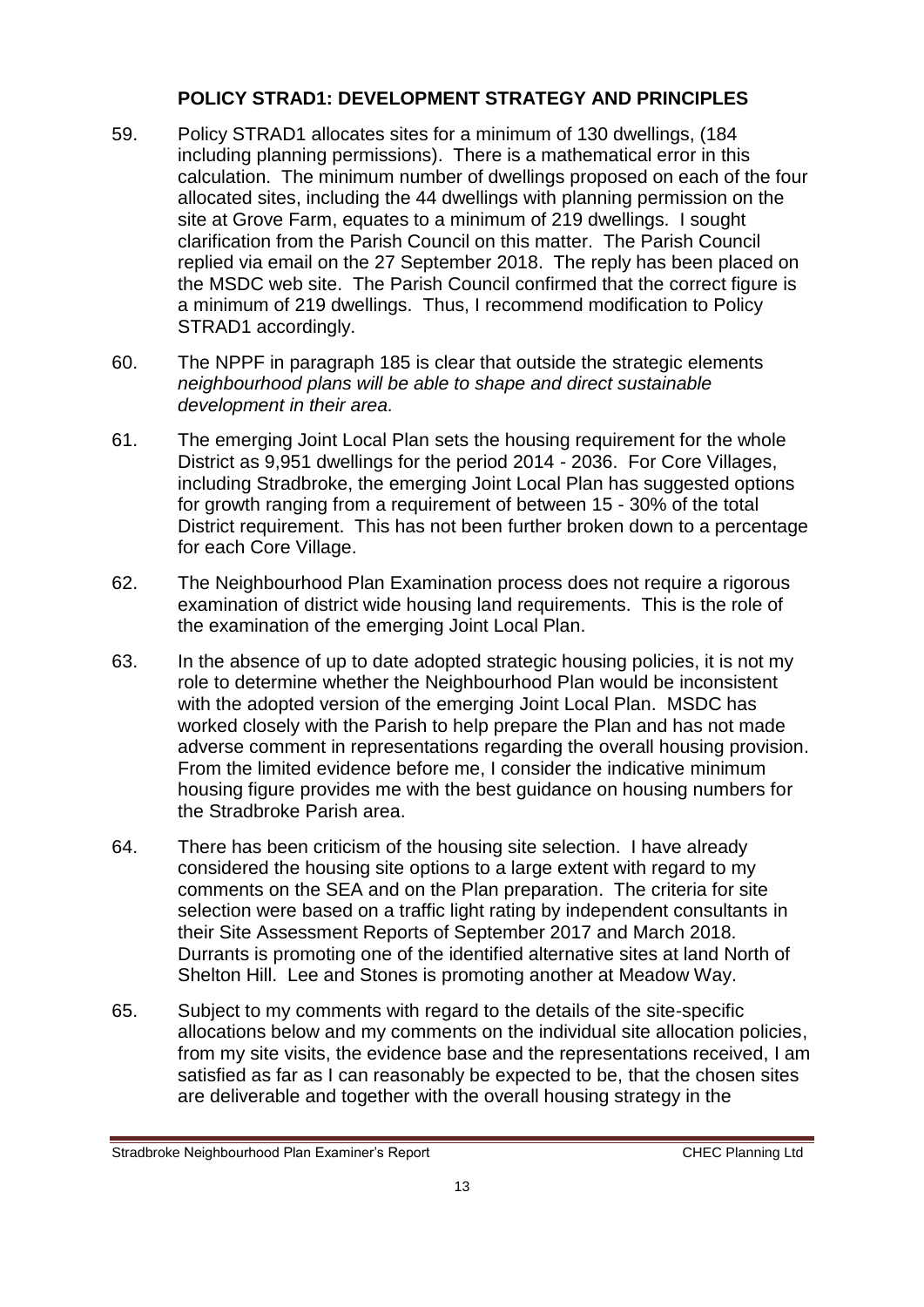Neighbourhood Plan will contribute towards the achievement of sustainable development by the provision of sustainable growth.

- 66. Subject to my comments with regard to the details of the site-specific allocations below, I consider that the allocated housing sites meet the Basic Conditions. Thus, I do not consider it necessary for the inclusion of additional, or alternative, sites.
- 67. I consider that the proposed level of growth on the allocated sites will contribute to the achievement of sustainable development notwithstanding that others are seeking more growth and development plan documents in future might provide for additional growth.
- 68. Policy STRAD1 proposes a range of dwellings for each site. To restrict the total number of dwellings on each allocated site would not constitute sustainable development. Under the individual site allocation policies the number of dwellings is expressed as 'approximately between' in Policies STRAD16 and STRAD17 and STRAD18 and as 'approximately' in STRAD19 and STRAD20. In the interest of precision and to ensure contribution towards the achievement of sustainable development, I recommend that the same wording is used in Policy STRAD1.
- 69. Core Strategy Policy CS2 seeks to restrict development in the countryside other than in defined categories. The list of possible development in the countryside allowed outside the settlement boundary and site allocations in Policy STRAD1 is more restrictive than Core Strategy Policy CS2. In particular, it omits rural exception housing and house extensions. I see no robust evidence to justify restricting development in the countryside in this Parish to a greater degree than the restriction on development in the countryside in the rest of the District.
- 70. The proposed housing sites will be situated in the countryside, adjacent to the settlement boundary. Whilst Policy STRAD1 refers to development of allocated housing sites and to commercial business under Policy STRAD14 in the countryside, it does not include exceptions referred to in Policies STRAD6, STRAD7 and STRAD15. In the interest of precision, I recommend modification to Policy STRAD1 to address this matter to ensure there is no internal policy conflict in the Plan.
- 71. The exceptions referred to in Policies STRAD6, STRAD7 and STRAD15 are in addition to the development allowed in the countryside in Core Strategy Policy CS2. National policy emphasises that development means growth and it is inevitable that the level of growth proposed in the neighbourhood plan requires the development of sites within the countryside adjacent to the settlement boundary.
- 72. The Plan recognises the status of Stradbroke as a Core Village in addressing housing need in relation to anticipated levels of growth in the emerging Joint Local Plan. I consider the approach to development in the countryside adjacent to the settlement boundary to be in general conformity with strategic policy.

Stradbroke Neighbourhood Plan Examiner's Report CHEC Planning Ltd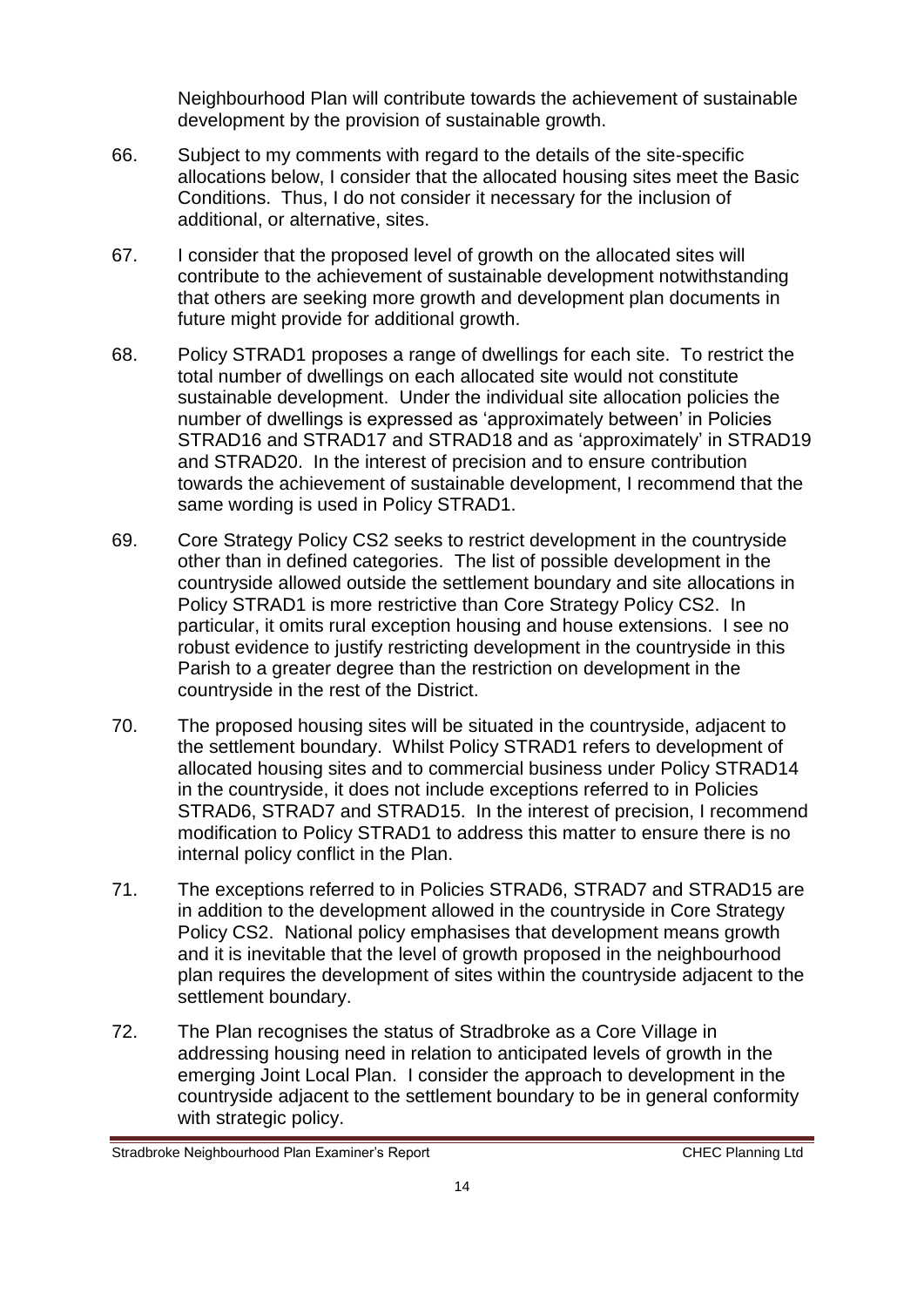- 73. In the interest of precision, in the list of key matters to be addressed on the allocated sites it is necessary to refer to the exclusion of the requirement for such matters where there is already planning permission on Grove Farm.
- 74. Subject to the modifications I have recommended above, Policy STRAD1 has regard to national policy, contributes towards sustainable development and is in general conformity with strategic policy. Modified Policy STRAD1 meets the Basic Conditions.
- 75. **Recommendation: to meet the Basic Conditions, I recommend modification to Policy STRAD1 to read as follows:**

**POLICY STRAD1: DEVELOPMENT STRATEGY AND PRINCIPLES** 

**New development in Stradbroke parish shall be focused within the settlement boundary of Stradbroke village and on the site allocations in Policies STRAD16 to STRAD20 as identified on the Proposals Map.** 

**The Plan provides for a minimum of 219 dwellings to be built in the period 2016 to 2036 and the following sites are allocated for development:** 

**Land north of Laxfield Road (approximately between 32 to 45 dwellings)** 

**Land east of Farriers Close (approximately between 25 to 35 dwellings)** 

**Land south of New Street (approximately between 43 to 60 dwellings)** 

**Land south of Mill Lane (approximately 75 dwellings)** 

**Land at Grove Farm (44 dwellings – as per planning permission ref. 3774/16 or approximately 45 dwellings)** 

**Development will be permitted in the countryside for the retention of existing and appropriate provision of new commercial premises, where it meets the requirements of Policy STRAD14.**

**The provision of education and health infrastructure, community infrastructure, employment provision and retail provision will be permitted in the countryside immediately adjacent to the settlement boundary in accordance with Policies STRAD6, STRAD7and STRAD15.**

**Development on the site allocations in Policies STRAD16 to STRAD20 (excluding the existing planning permission ref. 3774/16 at Grove Farm) will be expected to address the following key matters:** 

**the provision of new housing which addresses evidence-based needs;** 

**the provision of key infrastructure including education, health, transport and movement, community facilities, utilities and public realm improvements, through direct provision and/or developer contributions (including Community Infrastructure Levy and/or Section 106) as directed in the relevant policies;** 

Stradbroke Neighbourhood Plan Examiner's Report CHEC Planning Ltd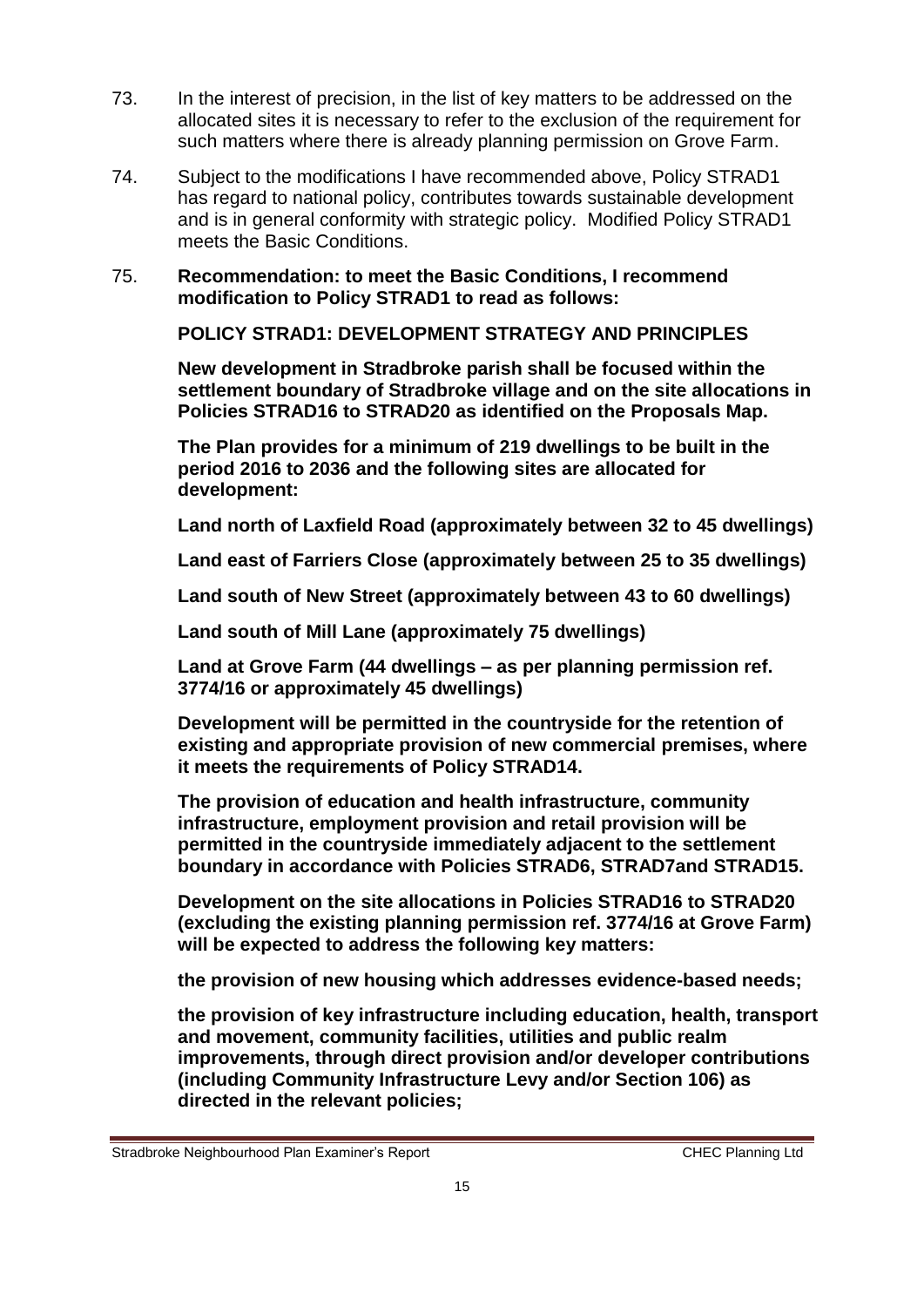**design high quality buildings and deliver them in layouts with high quality natural landscaping in order to retain the rural character and physical structure of Stradbroke, conserving, and where possible, enhancing the historic environment.**

#### **POLICY STRAD2: DESIGN PRINCIPLES**

- 76. The NPPF seeks high quality design. Paragraph 58 in the NPPF refers to the need for policies in neighbourhood plans to: *respond to local character and history, and reflect the identity of local surroundings and materials, while not preventing or discouraging appropriate innovation*.
- 77. Paragraph 59 in the NPPF emphasises that: *design policies should avoid unnecessary prescription or detail and should concentrate on guiding the overall scale, density, massing, height, landscape, layout, materials and access of new development in relation to neighbouring buildings and the local area more generally.*
- 78. Core Strategy Policy CS5 seeks to ensure that all development maintains and enhances the environment, including the historic environment, and retains the local distinctiveness of the area.
- 79. Core Strategy Focused review Policy FC1.1 seeks to ensure that proposals for development conserve and enhance the local character of different parts of the district.
- 80. Policy STRAD2 seeks to ensure good quality design. I have concern with the stipulation for the minimum size of garden spaces. I have no evidence before me to indicate how the figure of a minimum of 70m² has been arrived at. There may be circumstances where useable garden space can be below this requirement and still avoid cramming. Without robust evidence to justify the figure, I consider the minimum figure to be over prescriptive and thus does not have regard to national policy as referred to in Paragraph 59 in the NPPF.
- 81. Policy STRAD2 requires a landscape buffer of at least five metres where development abuts open countryside. The *Stradbroke Village Design Statement* (2003), which is a design guidance document, advises a similar size landscape buffer. To translate design guidance into policy appears to be an unnecessary prescription that does not have regard to Paragraph 59 in the NPPF. As such, I recommend modification to Policy STRAD2 to make reference to guidance in the *Village Design Statement* for a landscape buffer, rather than make it a policy requirement. I have suggested revised wording.
- 82. In a Written Ministerial Statement of 25 March 2015, the Government announced that it is not now appropriate to refer to any additional local technical standards or requirements relating to the construction, internal layout or performance of new dwellings in neighbourhood plans. As such,

Stradbroke Neighbourhood Plan Examiner's Report CHEC Planning Ltd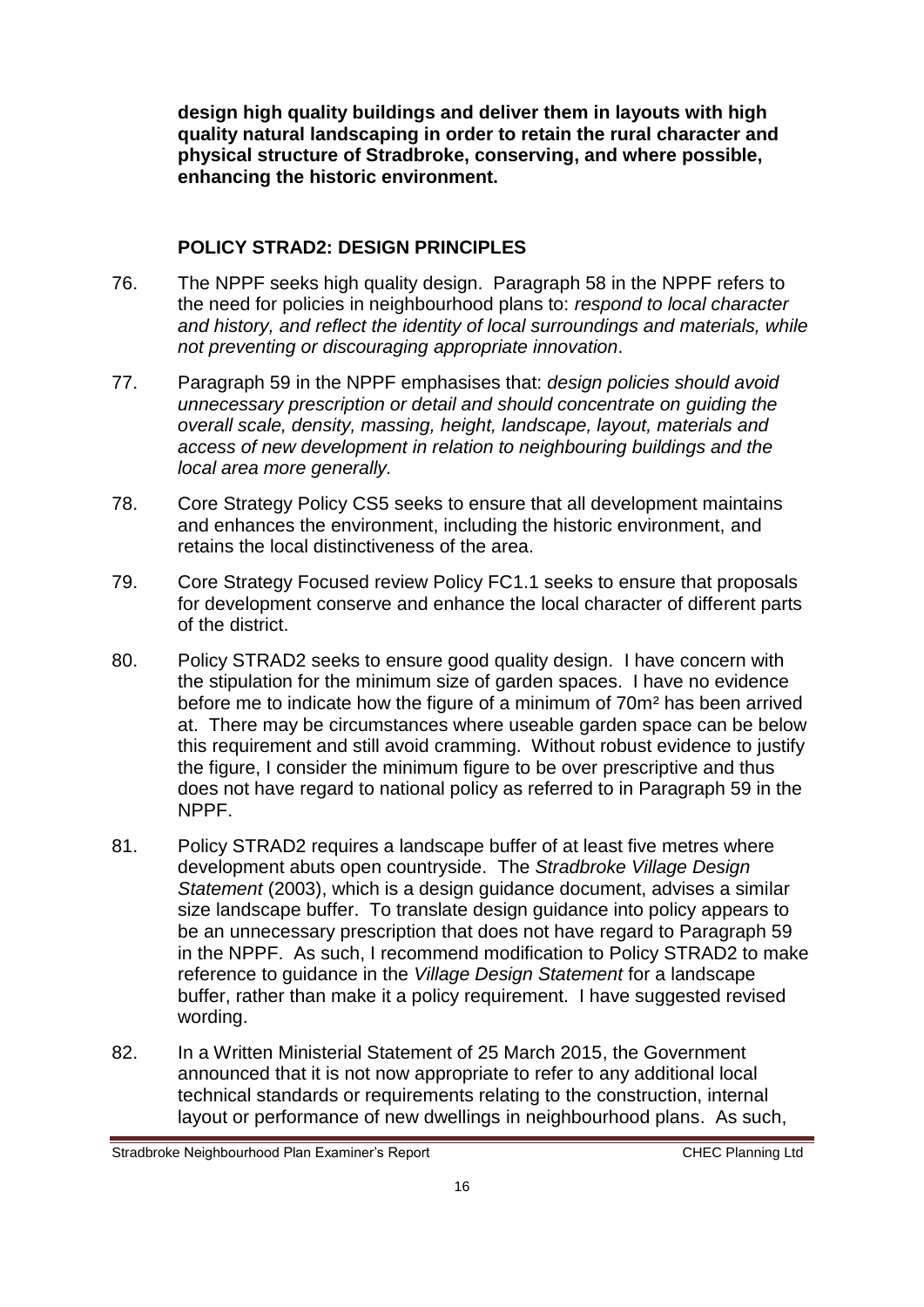reference to innovation to achieve low carbon sustainable design in Policy STRAD2 does not have regard to national policy. Therefore, to meet the Basic Conditions, I recommend the deletion of this reference.

- 83. The Revised NPPF is now the Government's statement of national planning policy, and most pre-existing Written Ministerial Statements should be disregarded. However, as mentioned earlier in my report, under the transitional arrangements set out within paragraph 214 in the Revised NPPF, the policies in the previous Framework will apply where the plan is submitted for examination on or before 24 January 2019. Therefore, it is necessary for me to have regard to the pre-existing Written Ministerial Statement.
- 84. I have included the date of the Stradbroke Conservation Area Appraisal (2011) in Policy STRAD2. **I see this as a minor editing matter.**
- 85. Subject to the modifications I have recommended above, Policy STRAD2 has regard to national policy, contributes towards sustainable development and is in general conformity with strategic policy. Modified Policy STRAD2 meets the Basic Conditions.
- 86. **Recommendation: to meet the Basic Conditions, I recommend modification to Policy STRAD2 to read as follows:**

**POLICY STRAD2: DESIGN PRINCIPLES** 

**All new development proposals - including those that relate to the site allocations in Policies STRAD16 to STRAD19 – are expected to demonstrate good place-making principles in their design and layout.** 

**All new development within Stradbroke must demonstrate good quality design. This means responding to and integrating with local surroundings and landscape context as well as the existing built environment. In Stradbroke good quality design means:** 

**design that respects the scale and character of existing and surrounding buildings as well;** 

**ensuring development in the Conservation Area reflects the guidance provided in the Stradbroke Conservation Area Appraisal (2011);** 

**recognising the importance of separation between buildings which retains a rural feel, particularly on the edge of the settlement;** 

**avoiding cramming, particularly by ensuring that a residential plot can accommodate the needs of modern dwellings with useable garden space;** 

**respecting the established building 'set-back' and arrangements of residential front gardens, walls, railings or hedges, with the loss of hedgerows to enable necessary access road visibility splays minimised;** 

**using good quality materials that complement the existing palette of materials used within Stradbroke;** 

Stradbroke Neighbourhood Plan Examiner's Report CHEC Planning Ltd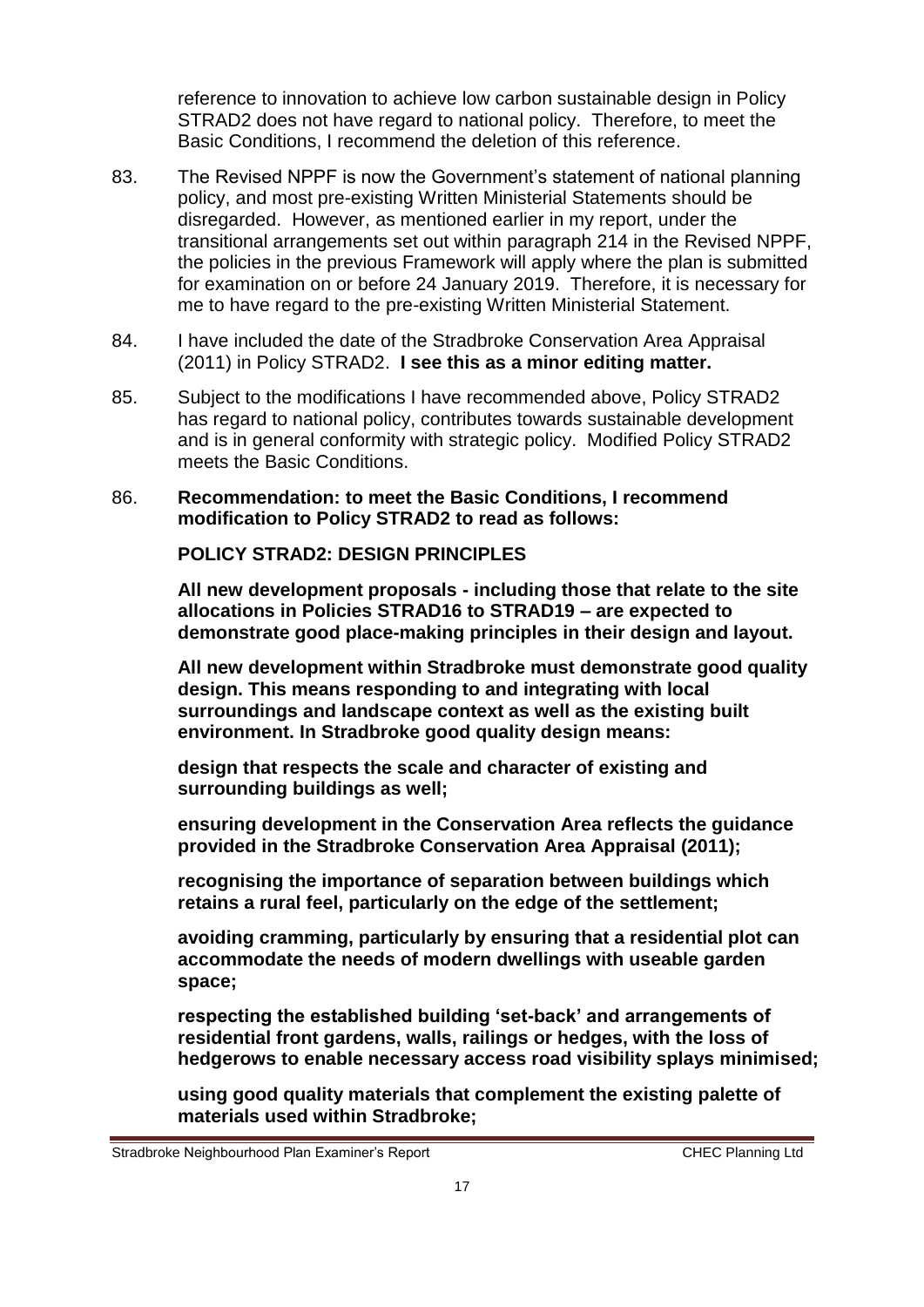**meeting all requirements of 'Secure by Design' to minimise the likelihood and fear of crime; and** 

**Good design should provide sufficient external amenity space for refuse and recycling storage and car and bicycle parking to ensure a high quality and well managed streetscape. In particular, dedicated off-street parking provision for residential properties should preferably be provided without the loss of existing front gardens.** 

**Development which abuts open countryside must not create a hard edge. Proposals must demonstrate how the visual impact of buildings on the site has been minimised through their layout, heights and landscaping. In particular, the retention and planting of trees, hedges and vegetation is encouraged to soften the impact to development, retain and improve the street scene and keep the rural village feel of Stradbroke. Where a development abuts open countryside, regard should be had to guidance in the Stradbroke Village Design Statement, (2003 and update 2012), where it seeks a landscape buffer of at least five metres.**

#### **POLICY STRAD3: HOUSING MIX**

- 87. The NPPF at paragraph 50 emphasises the need to deliver a wide choice of high quality homes. Local planning authorities should, amongst other matters, plan for a mix of housing based on current and future demographic trends, market trends and the needs of different groups in the community.
- 88. Core Strategy Policy CS9 seeks to ensure a mix of housing types, sizes and affordability to cater for different accommodation needs.
- 89. POLICY STRAD3 is informed by the *Ipswich and Waveney Housing Market Areas: Strategic Housing Market Assessment* Parts 1 and 2 (2017). In Part 2, Table 5.12e identifies the size of additional units required to meet housing need in Mid Suffolk. This table identifies, as a percentage of total net annual need, that 39.7% of dwellings are needed as one bedroom properties and 4.8% as two-bedroom properties to 2036. This is a district wide assessment that is not extrapolated down to Parish level. Nevertheless, it does indicate the high level of one and two bedroom properties needed in the District.
- 90. From background evidence to support the Plan, there appears to be an ageing population in Stradbroke and a need for small properties. In these circumstances, I consider the specific housing mix requirements of Policy STRAD3 are justified and would deliver a wide choice of homes, having regard to national policy.
- 91. For the above reasons, Policy STRAD3 has regard to national policy, contributes towards sustainable development, particularly the social role, and is in general conformity with strategic policy. Policy STRAD3 meets the Basic Conditions.

Stradbroke Neighbourhood Plan Examiner's Report CHEC Planning Ltd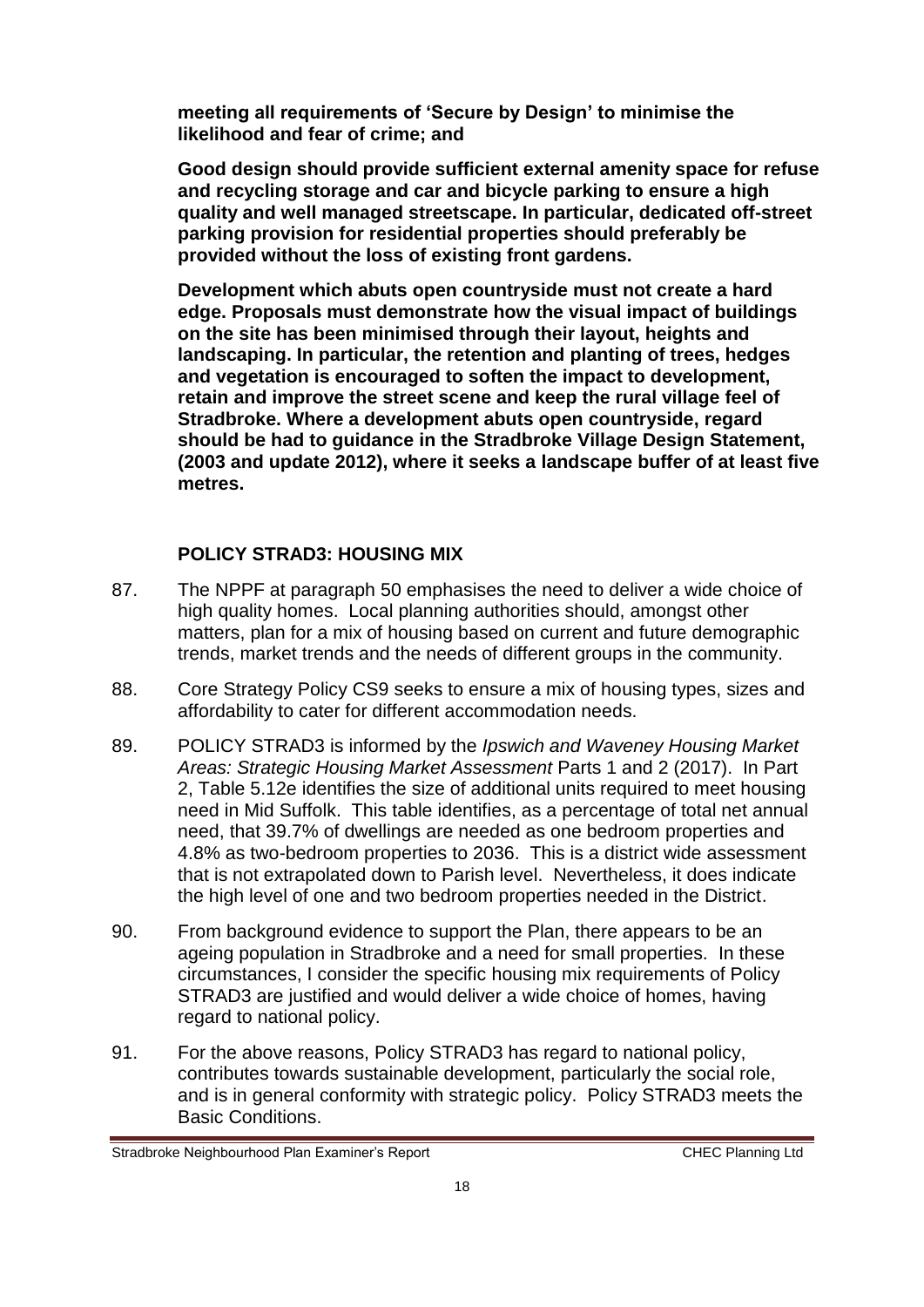#### **POLICY STRAD4: UTILITIES PROVISION**

- 92. Core Strategy Policy CS4 seeks to ensure new development contributes to the delivery of sustainable development and reflects the need to plan for climate change. Core Strategy Policy CS6 requires new development to provide or support the delivery of appropriate and accessible infrastructure to meet the justified needs of new development including utility provision. These policies are also relevant to Policy STRAD5 below.
- 93. Suffolk County Council in its representations during the Regulation 14 consultation stated that the explanatory text in that version of the Plan regarding surface water flooding was incorrect as the majority of the village is in Flood Zone 1. Whilst the text has been subsequently amended, I do not consider that paragraphs 5) a) ii) (1) and (2) on page 20 reflects the situation. I have no clear evidence before me to suggest that the village has critical drainage problems (as usually notified by the Environment Agency). Therefore, I do not consider it correct to imply in the accompanying text to Policy STRAD4 that the village is at a high risk of flooding. I suggest this paragraph is further modified. It is not for me to re write the Plan and **I see this as a minor editing matter**. However, I do consider it necessary to delete the beginning of the first sentence in Policy STRAD4, regarding the level of flood risk, for the above reasons. I have suggested revised wording.
- 94. The surface water hierarchy in the first criterion in Policy STRAD4 is explained in Policy STRAD5. In the interest of precision, I suggest that there is a cross reference to Policy STRAD5.
- 95. Anglian Water has commented that the criterion regarding foul drainage in Policy STRAD4 does not have regard to guidance in the PPG. As such, Anglian Water has suggested revised wording to have regard to national policy, I recommend such a revision.
- 96. I note the unusual electricity feed serving Stradbroke which justifies the need for the criterion in Policy STRAD4 regarding connection to the network.
- 97. As regard management schemes, Suffolk County Council, with reference to the Flood and Water Act (2010), has stated that it may not be possible to completely exclude management schemes which place some responsibility for the cost of drainage schemes onto residents. Therefore, to have regard to national policy, I recommend the deletion of the second paragraph in Policy STRAD4 and explanatory text paragraphs 5) a) (4) and (5) on page 21.
- 98. In the penultimate paragraph in Policy STRAD4 it is not clear what is meant by: *developers are encouraged to engage at the earliest stage with the owners/developers of allocated sites to ascertain whether there is a more comprehensive solution to utilities provision serving the sites*. I assume this is meant to refer to developers engaging with utility providers. In the interest of precision, I recommend such a modification to this paragraph and to refer seeking *the most* comprehensive solution to utilities provision serving the sites. I have suggested revised wording.

Stradbroke Neighbourhood Plan Examiner's Report CHEC Planning Ltd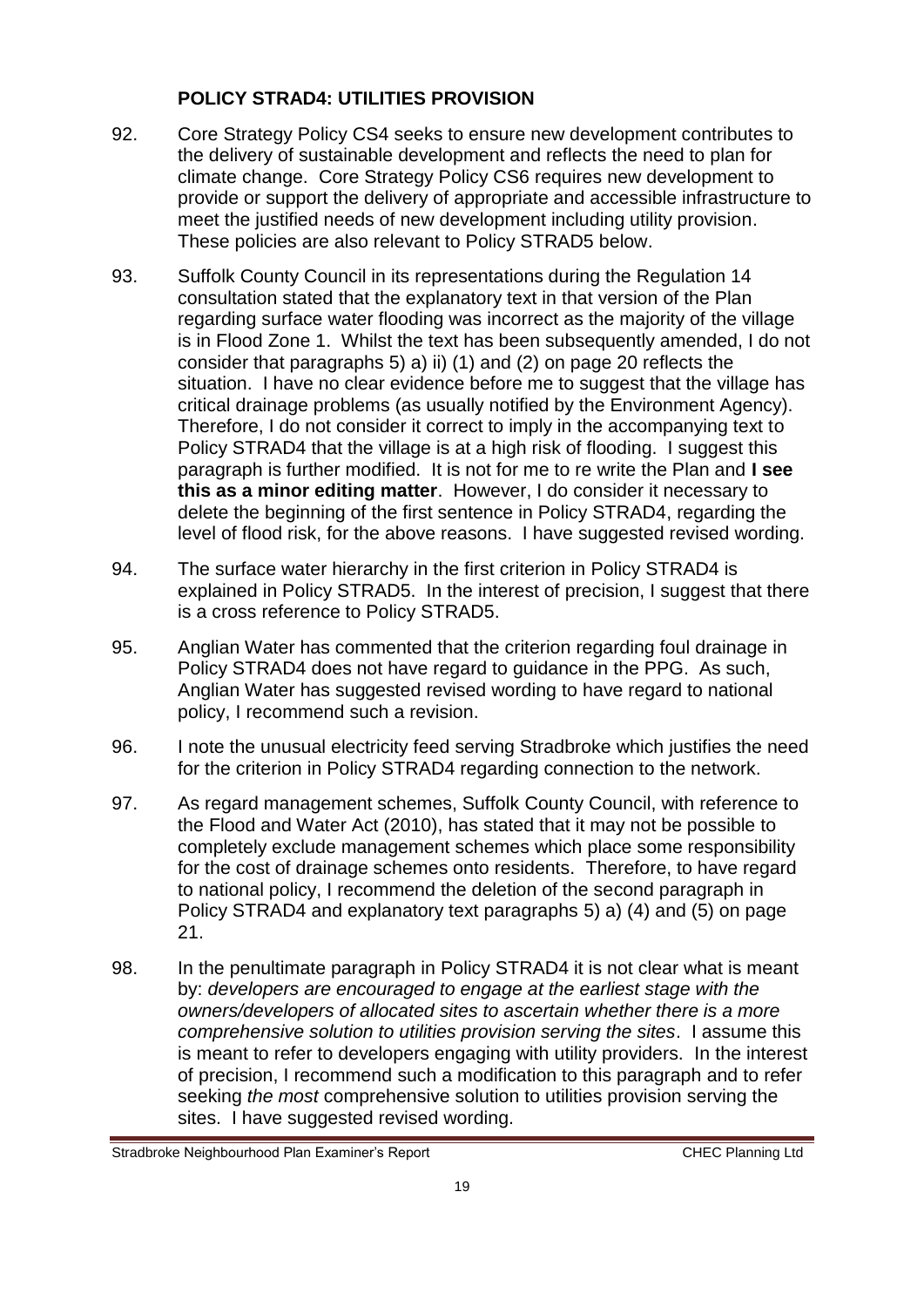- 99. For the same reasons as stated under Policy STRAD2, I recommend the deletion of the last paragraph in Policy STRAD 4 regarding renewable energy solutions.
- 100. For the above reasons, subject to my suggested modifications, Policy STRAD4 has regard to national policy, contributes towards sustainable development and is in general conformity with strategic policy. Modified Policy STRAD4 meets the Basic Conditions.
- 101. **Recommendation: to meet the Basic Conditions, I recommend:**

**1) the deletion of paragraphs 5) a) (4) and (5) on page 21; and** 

**2) modification to Policy STRAD4 to read as follows:**

**POLICY STRAD4: UTILITIES PROVISION** 

**Development proposals are expected to demonstrate that they will not worsen the existing drainage situation and electricity networks through the use of effective modern solutions:** 

**For surface water drainage, this means demonstrating that all reasonable and sustainable options have been considered in accordance with the surface water hierarchy in Policy STRAD5. This is particularly the case if swales or balancing ponds are proposed.** 

**For the foul sewerage network, this means demonstrating that capacity is currently available or can be made available in time to serve the development in accordance with National Planning Practice Guidance.** 

**For the electricity network, this means demonstrating that connection to the network represents a sustainable long term solution to serve the development without materially increasing the likelihood of power outages to Stradbroke village.** 

**Developers of the allocated sites in Policies STRAD16 - STRAD20 are encouraged to engage at the earliest stage with the utility providers to ascertain the most comprehensive solution to utilities provision serving the sites.** 

#### **POLICY STRAD5: FLOOD MITIGATION**

- 102. Policy STRAD5 seeks to mitigate flooding. The issue regarding flooding in Stradbroke relates to surface water flooding in an area where the majority of the Parish is within Flood Zone 1. Therefore, the first sentence of Policy STRAD5 is not relevant. In the interest of precision, as suggested by Anglian Water, I suggest that the second sentence should make it clear that the purpose of SuDS is to manage surface water flows.
- 103. The hierarchy of drainage options outlined in Policy STRAD5 accords with guidance in PPG.

Stradbroke Neighbourhood Plan Examiner's Report CHEC Planning Ltd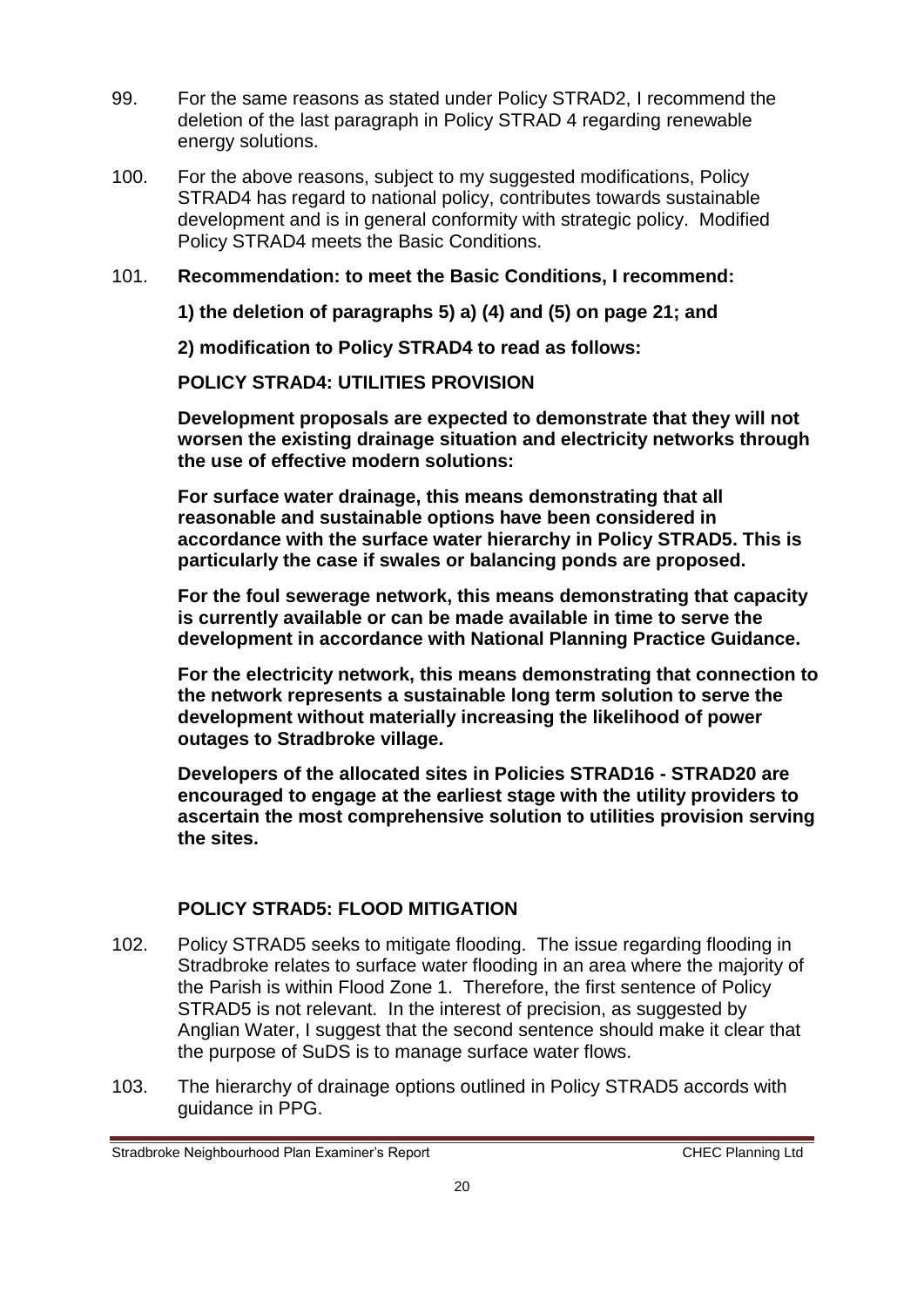- 104. As regard adoption by a risk management authority, Suffolk County Council, with reference to the Flood and Water Act (2010) has stated that it may not be possible to completely exclude management schemes which place some responsibility for the cost of drainage schemes onto residents. Therefore, to have regard to national policy, I recommend the deletion of the last two paragraphs in Policy STRAD5.
- 105. For the above reasons, subject to my suggested modifications, Policy STRAD5 has regard to national policy, contributes towards sustainable development and is in general conformity with strategic policy. Modified Policy STRAD5 meets the Basic Conditions.
- 106. **Recommendation; to meet the Basic Conditions, I recommend modification to Policy STRAD5 to read as follows:**

#### **POLICY STRAD5: FLOOD MITIGATION**

**Flood risk from surface water flows should be managed using Sustainable Drainage Systems (SuDs) and the method of discharge should be as high up the following hierarchy of drainage options as is possible, once the other options have been proved not to be viable:** 

- **1. Infiltration into the ground;**
- **2. To a surface water body;**
- **3. To a surface water sewer, highway drain, or another drainage system;**
- **4. To a combined sewer.**

**Development is encouraged to take opportunities to reduce flood risk and create betterment.**

#### **POLICY STRAD6: EDUCATION AND HEALTH INFRASTRUCTURE**

- 107. The Government attaches great importance to ensuring that a sufficient choice of school places is available to meet the needs of existing and new communities.
- 108. Paragraph 173 in the NPPF states*: Plans should be deliverable. Therefore, the sites and the scale of development identified in the plan should not be subject to such a scale of obligations and policy burdens that their ability to be delivered viably is threatened.*
- 109. Developer contributions can only be sought where they meet the tests that they are necessary to make the development acceptable in planning terms, directly related to the development, and fairly and reasonably related in scale and kind. These tests are set out as statutory tests in the *[Community](http://www.legislation.gov.uk/ukdsi/2010/9780111492390/part/11)  [Infrastructure Levy Regulations 2010](http://www.legislation.gov.uk/ukdsi/2010/9780111492390/part/11)*.
- 110. Core Strategy Policy CS6 requires new development to provide or support the delivery of appropriate and accessible infrastructure to meet the justified

Stradbroke Neighbourhood Plan Examiner's Report CHEC Planning Ltd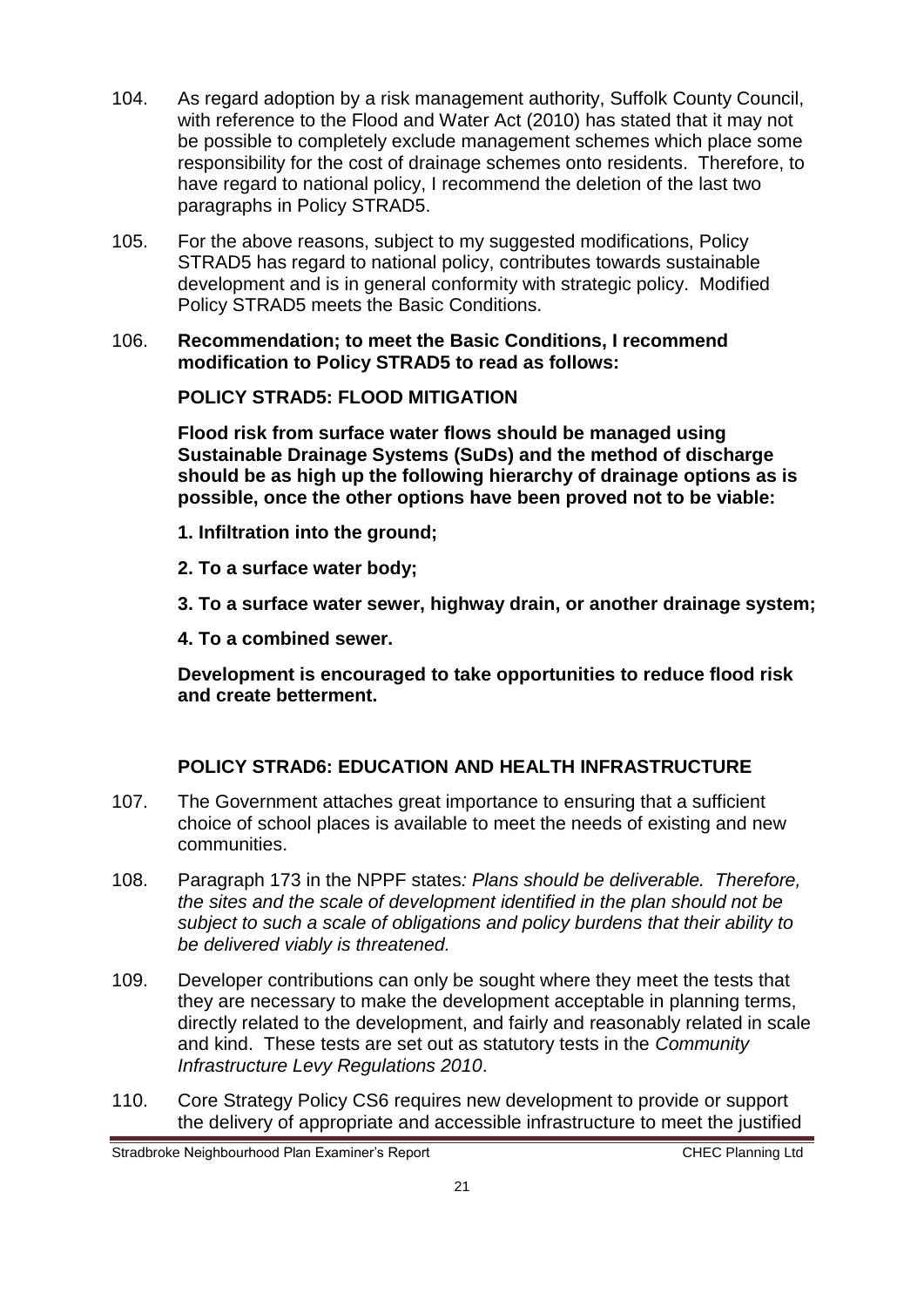needs of new development (This policy is also relevant to my comments on Policy STRAD7 below).

- 111. Policy STRAD6 seeks the provision of education and health infrastructure. Suffolk County Council supports the provision in Policy STRAD19 to enable the re-provisioning of the pre-school at the primary school, providing more room for primary school expansion.
- 112. As regards secondary education, both Policies STRAD6 and STRAD17 propose that land is provided for an extension of the grounds of Stradbroke High School in order to address the needs arising from growth in education requirements. Suffolk County Council has not objected to this proposal in its representations.
- 113. A very detailed *Stradbroke Neighbourhood Plan Viability Study* (March 2018), undertaken by independent consultants, concludes that all the allocated sites can all be considered developable over the Plan period. As far as I can reasonably be expected to be, I am satisfied that the viability of the Policy STRAD17 and STRAD19 sites is not threatened by the required education provision and that the developer contributions meet the statutory tests. Policy STRAD6 supports the delivery of appropriate infrastructure to meet justified needs.
- 114. For the above reasons, Policy STRAD6 has regard to national policy, contributes towards sustainable development, particularly the social role, and is in general conformity with strategic policy. Policy STRAD6 meets the Basic Conditions.

#### **POLICY STRAD7: COMMUNITY INFRASTRUCTURE**

- 115. Paragraph 28 in the NPPF promotes a strong rural economy. It states that neighbourhood plans should *promote the retention and development of local services and community facilities in villages, such as local shops, meeting places, sports venues, cultural buildings, public houses and places of worship.*
- 116. *Paragraph 70 in the NPPF requires planning policies to plan positively for the provision and use of community facilities and guard against the unnecessary loss of valued facilities.*
- 117. Policy STRAD7 seeks to retain existing community facilities and encourages additional ones. In particular, it requires the provision of an extension to the Community Playing Fields as part of the STRAD18 site allocation. I have already referred to viability under Policy STRAD6 and am satisfied from the Viability Study that the viability of the Policy STRAD18 site is not threatened by the required playing fields extension. As far as I can reasonably be expected to be, I am satisfied that the developer contributions required meet the statutory tests. Policy STRAD7 plans positively for the retention of and provision of community infrastructure.

Stradbroke Neighbourhood Plan Examiner's Report CHEC Planning Ltd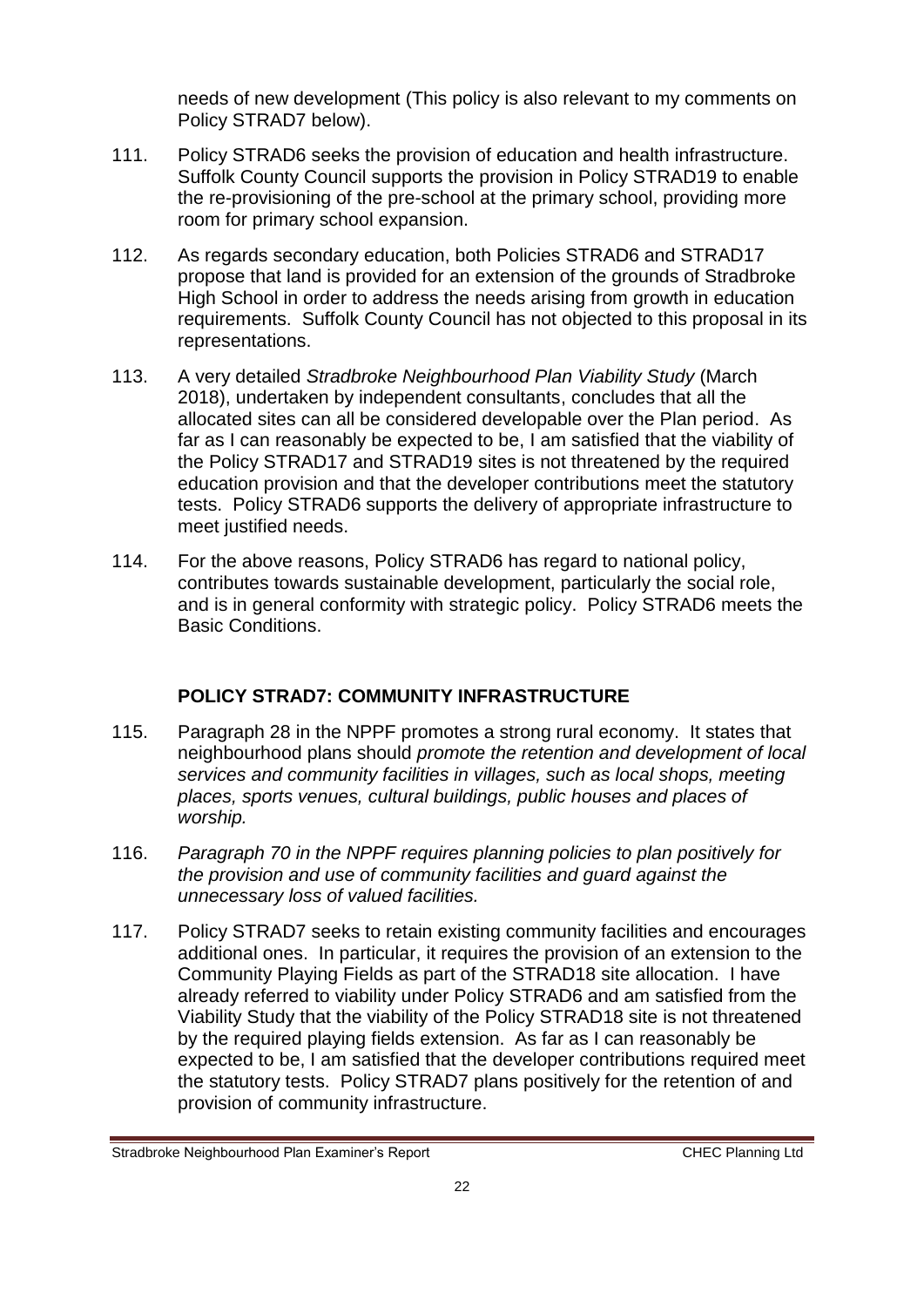- 118. For the above reasons, Policy STRAD7 has regard to national policy, contributes towards sustainable development, particularly the social role, and is in general conformity with strategic policy. Policy STRAD7 meets the Basic Conditions.
- 119. I understand from representations that dogs are not allowed on the playing fields. Therefore, I suggest that the last sentence on page 25 is amended to reflect this. **I see this as a minor editing matter**.

#### **POLICY STRAD8: HIGHWAY ACCESS AND PEDESTRIAN MOVEMENT**

- 120. The NPPF seeks to promote sustainable transport and highlights in paragraph 35 that developments should be located and designed where practical *to give priority to pedestrian and cycle movements and have access to high quality public transport facilities*. In paragraph 29 it is stated that: *the transport system needs to be balanced in favour of sustainable transport modes, giving people a real choice about how they travel*.
- 121. Core Strategy Policy CS6, amongst other matters, seeks to reduce the need to travel and make safer and easier access.
- 122. Policy STRAD8 seeks to improve traffic flow and pedestrian safety. I have visited the Parish and seen for myself the traffic situation and particularly the two main junctions. Policy STRAD8 refers to both 'key junctions' and 'main junctions' in terms of improving traffic flow and pedestrian safety. From the background evidence, these appear to be the same thing. In the interest of precision, I have suggested revised wording.
- 123. Policy STRAD8 identifies Walkway Routes and seeks to protect and enhance these routes. There is some internal conflict within this policy. A Walkway Route cannot be protected from development, whilst at the same time development is required to provide direct access onto it. There may be dropped kerbs and entrances to roads that will be required to connect new development and I am sure it is not the intention of this policy to prevent such development.
- 124. As regards the requirement for developer contributions towards the enhancement of Walkway Routes, these must be in accordance with the statutory tests for developer contributions. It is not clearly defined in the policy where the key points of conflict between pedestrians/cyclists and vehicular traffic are. In the interest of precision, I have suggested revised wording.
- 125. Subject to my suggested modifications, Policy STRAD8 has regard to national policy, contributes towards sustainable development and is in general conformity with strategic policy. Modified Policy STRAD8 meets the Basic Conditions.

Stradbroke Neighbourhood Plan Examiner's Report CHEC Planning Ltd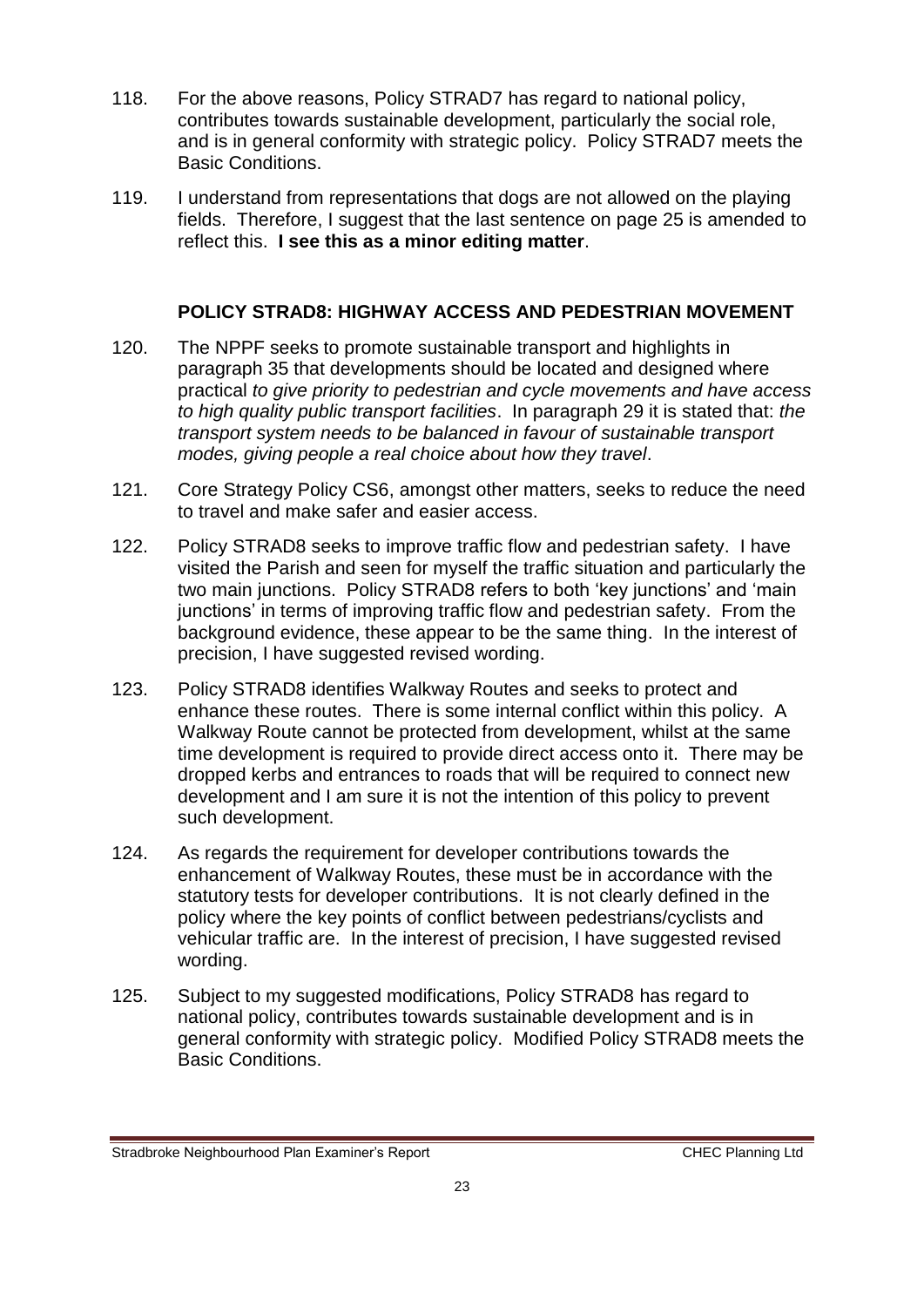- 126. On a minor point, '*(para added before STRAD9)'* has slipped into the title of this section on page 27 and should be removed. **I see this as a minor editing matter.**
- 127. **Recommendation: to meet the Basic Conditions, I recommend modification to Policy STRAD8 to read as follows:**

**POLICY STRAD8: HIGHWAY ACCESS AND PEDESTRIAN MOVEMENT**

**Proposals to improve the flow of traffic and pedestrian safety on highways in the Neighbourhood Plan area will be strongly encouraged. This is particularly the case in respect of the two main junctions in Stradbroke village:**

**i. Wilby Road with New Street; and**

**ii. Queen Street with Church Street.**

**To ensure that pedestrians can move easily and safely around Stradbroke village, proposals to enhance the Walkway Routes shown on the Proposals Map will be strongly encouraged.**

**Where practical, development in the vicinity of identified Walkway Routes will be expected to:**

**provide direct and easy pedestrian access to the Walkway Route that provides most appropriate access to the main shops and services in Stradbroke village; and**

**make developer contributions toward the enhancement of these Walkway Routes where appropriate; and**

**not have an unacceptable impact on the Walkway Routes, in particular through the creation of significant additional traffic movements where this would have a detrimental impact on the safety or flow of pedestrian access.**

**In order to improve pedestrian movement and access to the countryside, development is encouraged to link in to the public rights of way network where possible.**

#### **POLICY STRAD9: NEW ESTATE ROADS**

- 128. The technical highway standard of road design is not a development and land use planning matter and thus is not appropriate for a policy in a neighbourhood plan.
- 129. I realise the local concern regarding drainage and have already commented on this under Policies STRAD4 and STRAD5. Suffolk County Council, with reference to the Flood and Water Act (2010), has stated that it may not be possible to completely exclude management schemes which place some responsibility for the cost of drainage schemes onto residents.

Stradbroke Neighbourhood Plan Examiner's Report CHEC Planning Ltd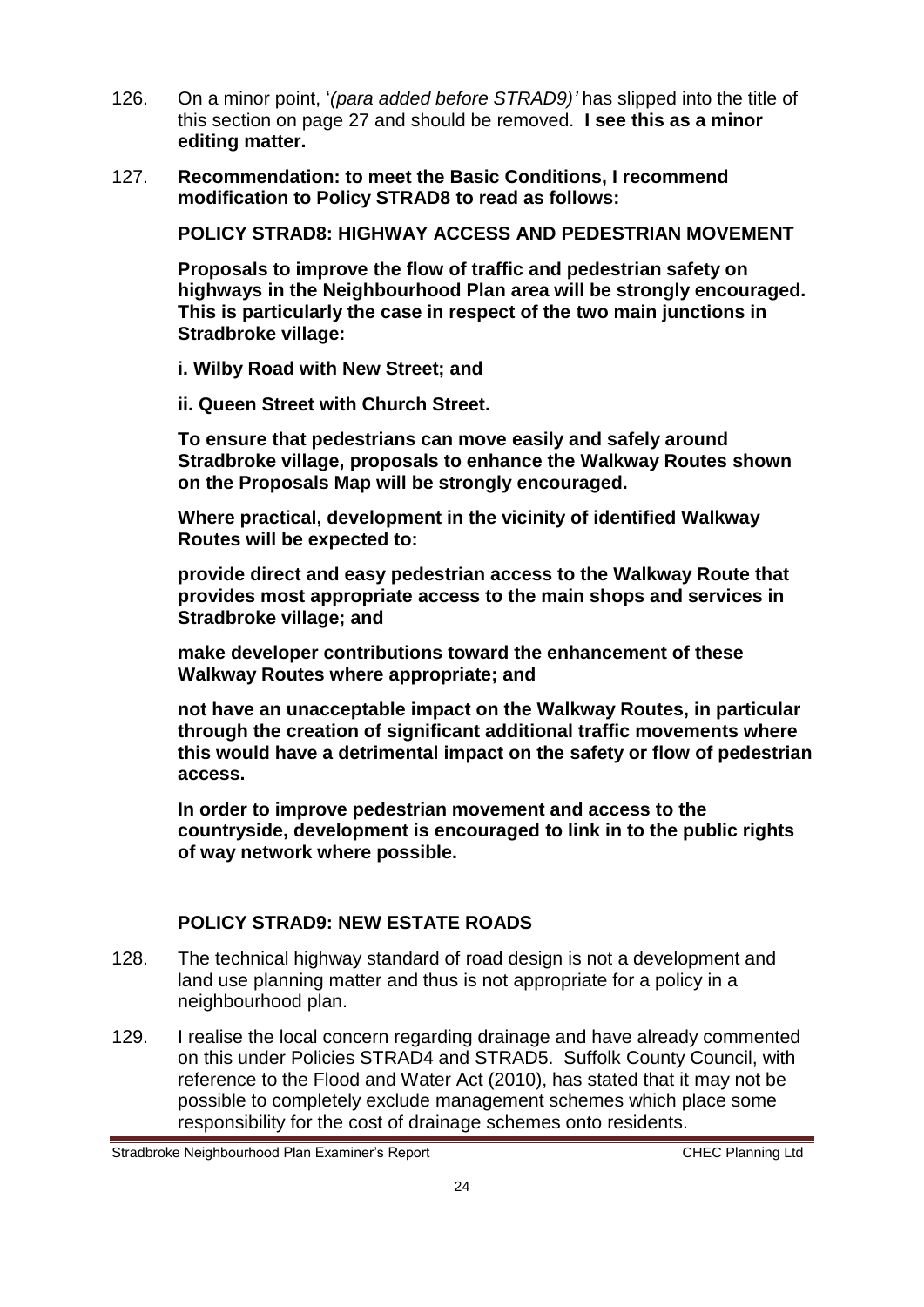- 130. As Policy STRAD9 does not have regard to national policy, I recommend the deletion of Policy STRAD9 and accompanying text.
- 131. **Recommendation: to meet the Basic Conditions, I recommend the deletion of Policy STRAD9 and accompanying text.**

#### **POLICY STRAD10: PARKING PROVISION**

- 132. The NPPF seeks to ensure safe and secure layouts which minimise conflicts between traffic and cyclists or pedestrians.
- 133. Saved Local Plan Policies T9 and T10 seek to ensure the provision of adequate space for parking on site. However, I do not consider these to be strategic policies.
- 134. I understand the concerns of local residents with regard to road safety and parking and I have seen for myself the existing highway and parking situation.
- 135. Policy STRAD10 requires suitable off-street parking and refers to this being in accordance with guidance in *Suffolk Guidance for Parking*. That guidance, whilst advocating off-street parking, also emphasises for residential development: *a design-led allowance for on-street parking will normally be the best way to cater for visitor parking and additional vehicles owned by residents, to provide the most efficient use of land where there are no on-street restrictions in place.* Therefore, for PolicySTRAD10 to only refer to off-street parking with respect to the *Suffolk Guidance for Parking* creates a conflict within this policy. This does not provide a practical framework for decision making. I have suggested revised wording. In addition, as the *Suffolk Guidance for Parking* document is guidance, rather than a policy requirement, I have suggested that development proposals have regard to the guidance rather than being required to be in accordance with the quidance.
- 136. Subject to the modifications I have proposed, Policy STRAD10 has regard to national policy and contribute towards the social and environmental roles of sustainable development. Modified Policy STRAD10 meets the Basic Conditions.
- 137. The date for the *Suffolk Guidance for Parking* should be 2015 in Policy STRAD10 and not '2105'. **I see this as a minor editing matter.**
- 138. **Recommendation: to meet the Basic Conditions, I recommend modification to Policy STRAD10 to read as follows:**

**POLICY STRAD10: PARKING PROVISION**

**Development proposals that generate an increased need for parking must provide suitable parking, having regard to the Suffolk Guidance for Parking (2015), in order to meet the needs of its users and occupiers and to minimise obstruction of the local road network in the**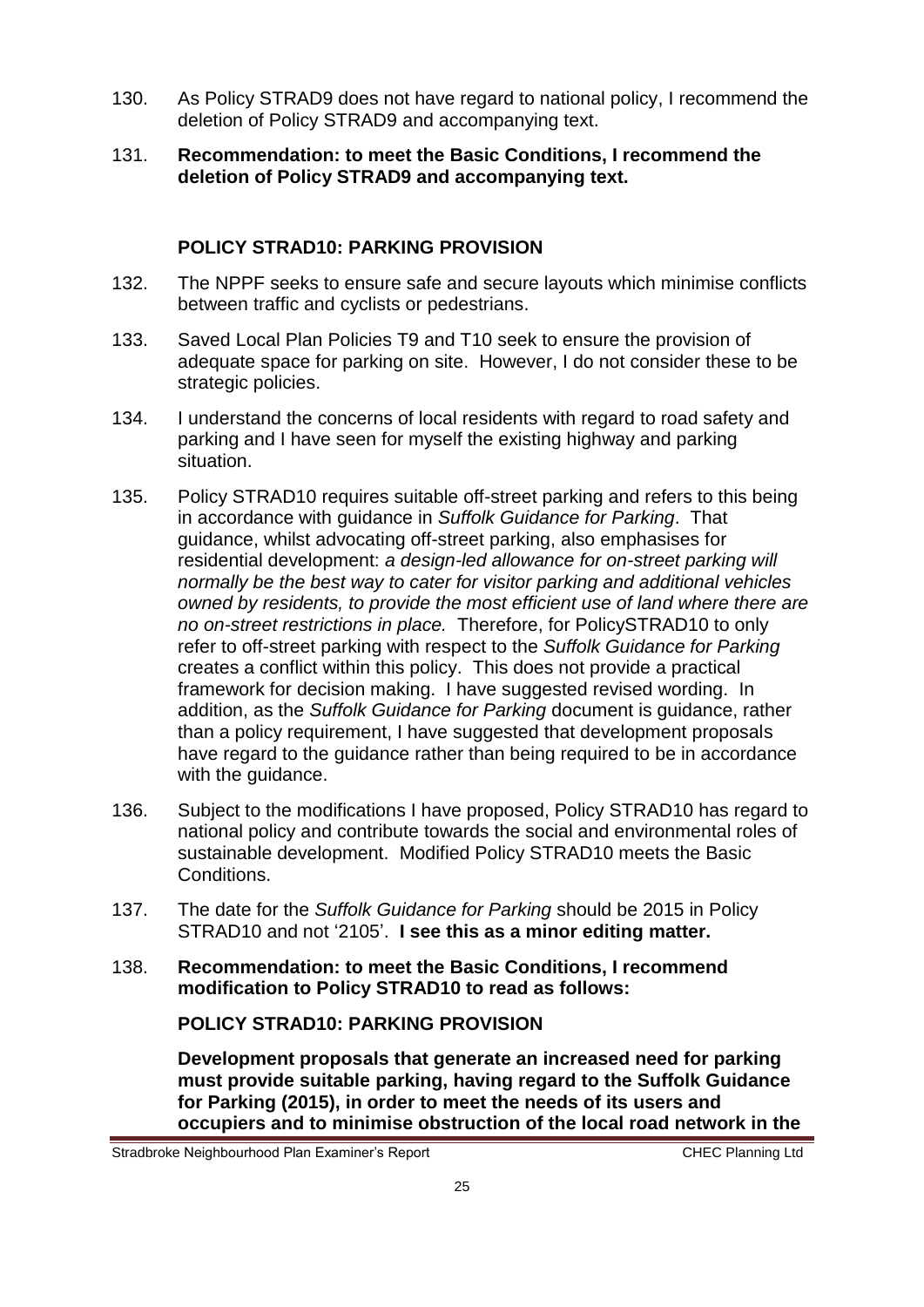**interests of the safety of all road users, including pedestrians and cyclists. For residential development, off-street parking spaces can take the form of spaces or garaging/car port facilities, but must be permanently available for parking use.**

**Proposals that would reduce the existing level of off-street parking provision will be resisted unless it can be satisfactorily demonstrated that the amount of overall provision is adequate. This includes the public car parking serving the community facilities on Wilby Road.**

#### **POLICY STRAD11: LOCAL GREEN SPACES**

- 139. Paragraph 76 in the NPPF allows for neighbourhood plans to *identify for special protection green areas of particular importance to them. By designating land as Local Green Space local communities will be able to rule out new development other than in very special circumstances.*
- 140. Paragraph 77 in the NPPF states that: *The Local Green Space designation will not be appropriate for most green areas or open space. The designation should only be used:*

*where the green space is in reasonably close proximity to the community it serves;*

*where the green area is demonstrably special to a local community and holds a particular local significance, for example because of its beauty, historic significance, recreational value (including as a playing field), tranquillity or richness of its wildlife; and*

*where the green area concerned is local in character and is not an extensive tract of land.*

- 141. I must emphasise that in order for an area to be designated as a Local Green Space, it has to meet all the criteria for designation. There is no directly relevant adopted strategic policy.
- 142. Paragraph 76 in the NPPF states: *By designating land as Local Green Space local communities will be able to rule out new development other than in very special circumstances*. Paragraph 78 states: *Local policy for managing development within a Local Green Space should be consistent with policy for Green Belts.*
- 143. I have visited the Parish and seen the proposed Local Green Spaces. The Supporting Document: *Green Spaces Report* seeks to explain how each site complies with paragraph 77 in the NPPF.
- 144. All of the proposed sites meet the criteria for designation, other than the Tennis Courts at Wilby Road. This is because the tennis courts are hard courts. Paragraph 76 in the NPPF specifically refers to green areas with regard to Local Green Space designation. I do not consider this to be a green area. Thus, I consider the tennis court site is not suitable for

Stradbroke Neighbourhood Plan Examiner's Report CHEC Planning Ltd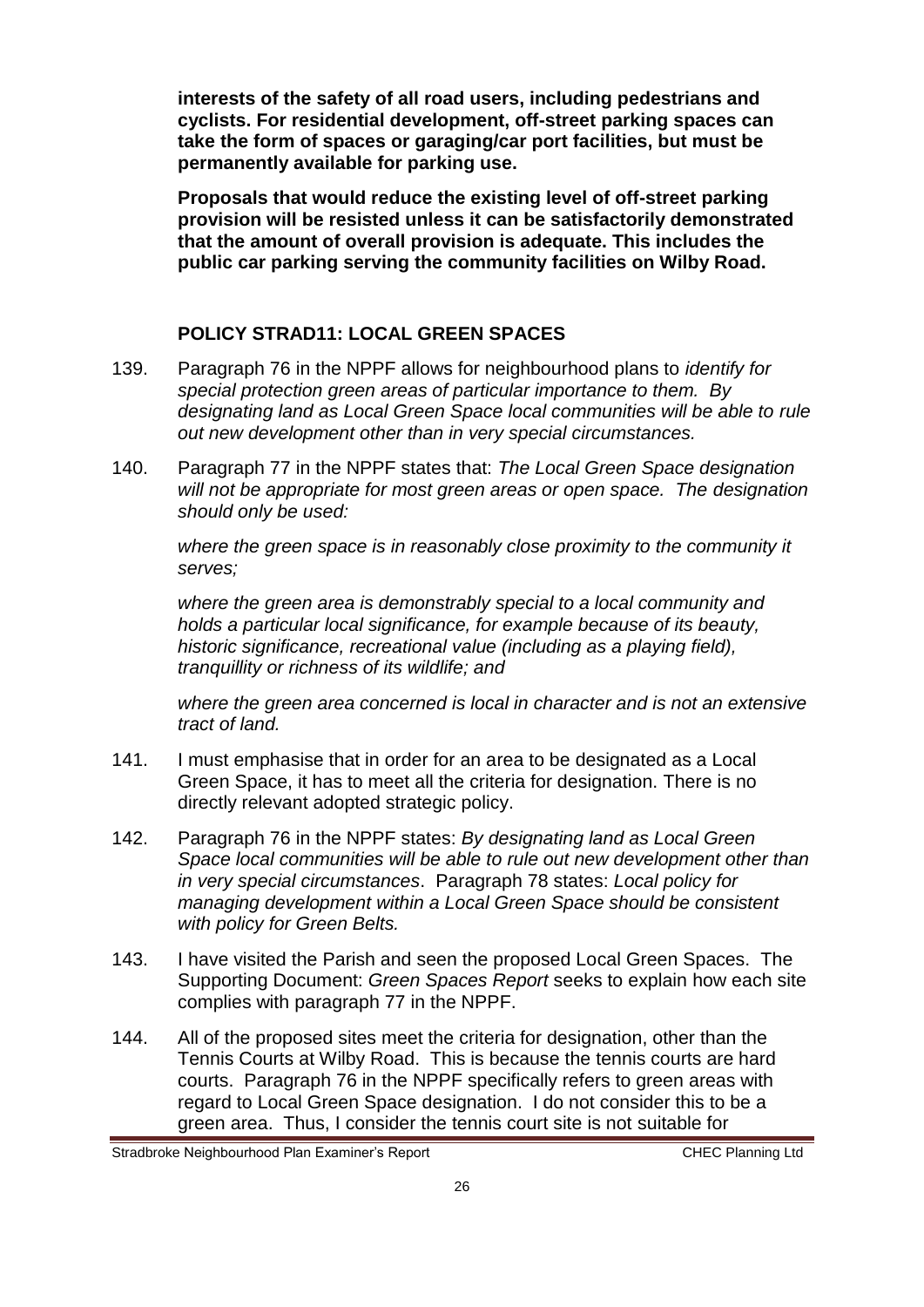designation as a Local Green Space. Therefore, I recommend deletion of this site from the list in Policy STRAD11 and reference to the tennis courts in the preceding explanatory paragraph. Subject to these modifications, the sites in Policy STRAD11 meet the criteria for designation as Local Green Spaces. Modified Policy STRAD11 meets the Basic Conditions.

#### 145. **Recommendation: to meet the Basic Conditions, I recommend:**

**1) the deletion of reference to the tennis courts in paragraph 7) a) iv) on Page 32; and** 

**2) deletion of the Tennis Courts at Wilby Road from Policy STRAD11.**

#### **POLICY STRAD12: HISTORIC ENVIRONMENT & DESIGN**

- 146. National and strategic policy refer to under STRAD2 are relevant to my consideration of Policy STRAD12.
- 147. Policy STRAD12 seeks high quality sustainable design and refers to both the Conservation Area and surrounding area. As regards designated heritage assets, the NPPF emphasises the importance of sustaining and enhancing the significance of heritage assets. The significance of heritage assets should be included in the penultimate bullet point in Policy STRAD12 in order for it to have regard to national policy. I have suggested revised wording.
- 148. As regards archaeology, PPG states: *where an initial assessment indicates that the site on which development is proposed includes or has potential to include heritage assets with archaeological interest, applicants should be required to submit an appropriate desk-based assessment and, where necessary, a field evaluation* (Paragraph: 040 Reference ID: 18a-040- 20140306).
- 149. Suffolk County Council has suggested modification to the last bullet point in Policy STRAD12 concerning archaeology to include reference to ensuring relevant archaeological investigations are undertaken prior to the submission of planning applications. Such a modification has regard to national policy. I have suggested the wording proposed by the County Council.
- 150. Subject to the modifications suggested above, Policy STRAD12 has regard to national policy, contributes towards sustainable development, particularly the environmental role, and is in general conformity with strategic policy. Modified Policy STRAD12 meets the Basic Conditions.
- 151. **Recommendation, to meet the Basic Conditions, I recommend modification to the last two bullet points in Policy STRAD12 to read as follows:**

**Ensure that the significance of designated heritage assets and their settings is preserved and where possible, enhanced.**

Stradbroke Neighbourhood Plan Examiner's Report CHEC Planning Ltd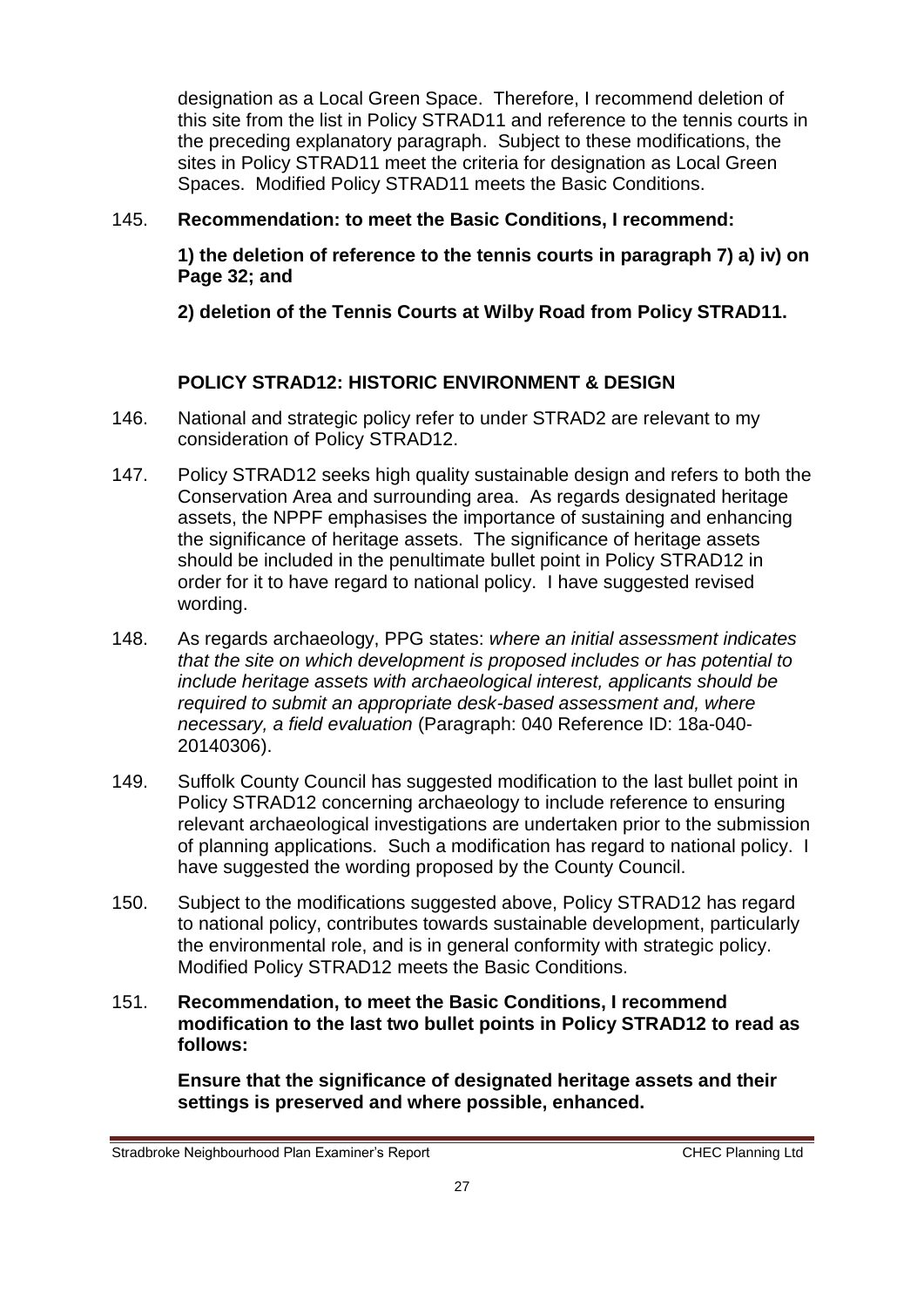**Archaeological investigations are undertaken prior to submission of planning applications and/or development if there is a reasonable likelihood or archaeological remains being found on or adjacent to the site.**

#### **POLICY STRAD13: LIGHT POLLUTION**

- 152. Paragraph 125 in the NPPF states: *By encouraging good design, planning policies and decisions should limit the impact of light pollution from artificial light on local amenity, intrinsically dark landscapes and nature conservation.*
- 153. Core Strategy Policy CS4 refers to the need for development to avoid causing light pollution wherever possible.
- 154. Policy STRAD13 seeks to minimise light pollution in this rural parish where concern has been raised regarding night time light pollution. It refers to following The Institute of Lighting Engineers (2000) *Guidance Notes for the Reduction of Light Pollution* or any successor document*.* I requested a copy of that document and was informed by email correspondence with the Parish Council that the document that should now be referred to is the successor document: *Guidance Notes for the Reduction of Obtrusive Light (2011)*  produced by the Institute of Lighting Professionals.
- 155. That document recommends local planning authorities should specify environmental zones for exterior lighting control in their development plans. Environmental Zone E2 refers to low district brightness areas and examples in this category include village locations. Whilst I see the relevance of that guidance to the Parish, that document is guidance, rather than policy. As such, in the interest of precision, I recommend modification to Policy STRAD13 to refer to having 'regard to' the guidance where relevant, rather than a requirement to follow it. Paragraph 7) c) i) at the top of page 35 should be similarly modified, as should the reference at the bottom of the page.
- 156. Subject to the modifications suggested above, Policy STRAD13 has regard to national policy, contributes towards sustainable development and is in general conformity with strategic policy. Modified Policy STRAD13 meets the Basic Conditions.

#### 157. **Recommendation: to meet the Basic Conditions, I recommend:**

**1) modification to Paragraph 7) c) i) at the top of page 35 to read as follows:**

#### *c) Light Pollution*

**i) In a rural parish which has a flat topography, night time light pollution can be a significant intrusion when lighting is poorly designed and located. Appropriate guidance on the reduction of light pollution is provided by the Institute of Lighting Professionals and any**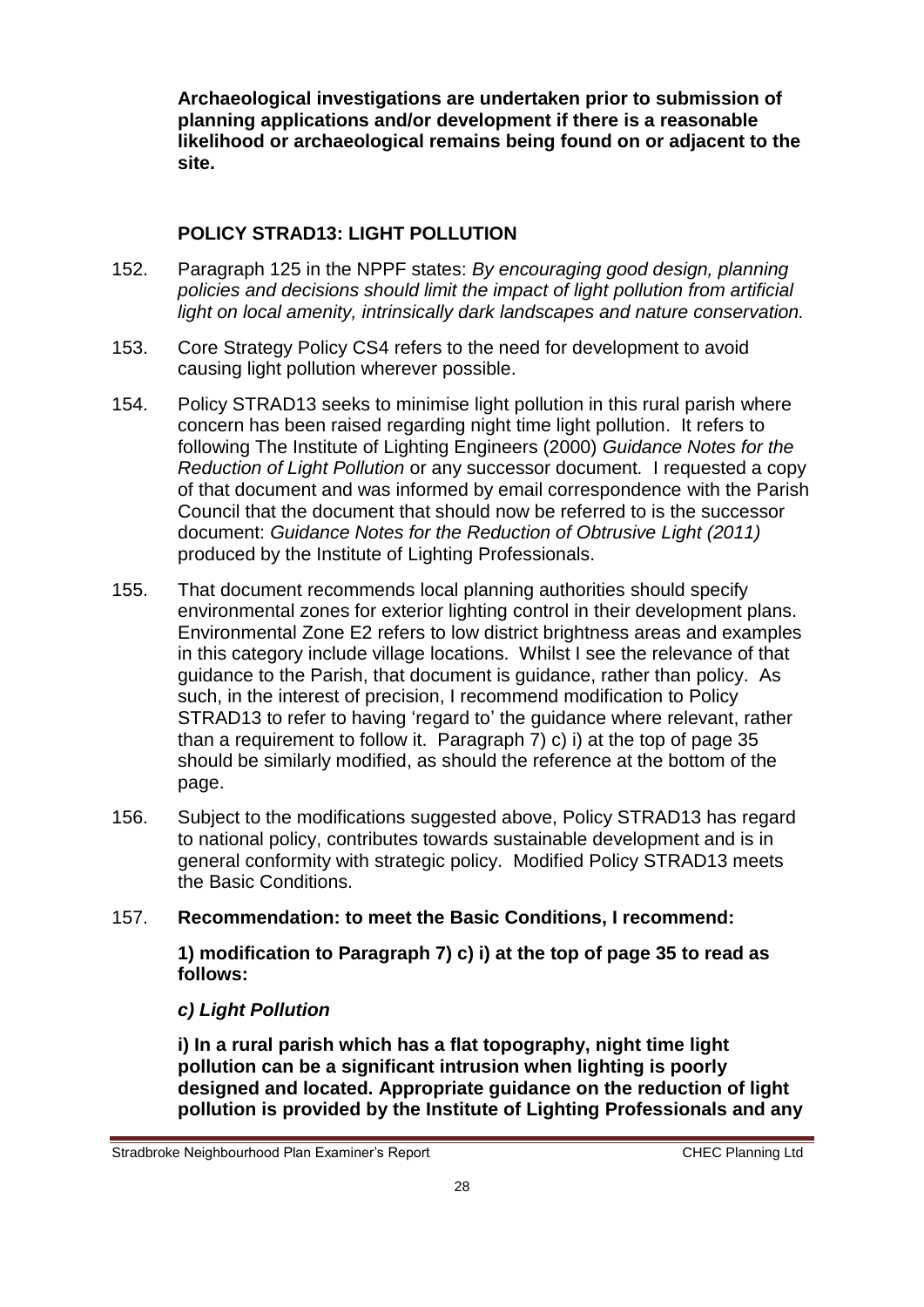**development should have regard to the guidance for Environmental Zone E2 which covers lighting in village locations.**

**2) Alter the reference at the bottom of page 35 to: the Institute of Lighting Professionals Guidance Notes for the Reduction of Obtrusive Light (2011).**

**3) modification to Policy STRAD13 to read as follows:** 

**POLICY STRAD13: LIGHT POLLUTION**

**New development will be required to demonstrate how it has minimised light pollution created through its proposed use.**

**Where lighting of public places is proposed, the use of downlighters will be required.**

**New development should have regard to guidance from the Institute of Lighting Professionals ('Guidance Notes for the Reduction of Obtrusive Light' (2011) or any successor document) in respect of sites in rural locations where relevant.**

**Where possible, new estate roads should be two-way roads to avoid the need for illuminated road signage.**

#### **POLICY STRAD14: EMPLOYMENT PROVISION**

- 158. Paragraph 28 in the NPPF states*: Planning policies should support economic growth in rural areas in order to create jobs and prosperity by taking a positive approach to sustainable new development.* One criterion to promote a strong rural economy is that neighbourhood plans should*: support the sustainable growth and expansion of all types of business and enterprise in rural areas, both through conversion of existing buildings and well designed new buildings.*
- 159. Core Strategy Policy CS2 restricts development in the countryside to defined categories. These include new-build employment generating proposals where there is a strategic, environmental or operational justification.
- 160. Core Strategy Focused Review Policy FC3 supports economic development proposals in rural areas, *including tourism and farm diversification proposals that cannot be more sustainably located closer to existing settlements and where the proposal is restricted in size, scale and type appropriate to a rural setting.*
- 161. Policy STRAD14 allows the expansion of existing commercial premises subject to a list of criteria which are primarily concerned with ensuring they are in keeping with the local character, do not harm neighbour amenity and do not cause traffic and parking issues. These are all sound planning practice requirements.

Stradbroke Neighbourhood Plan Examiner's Report CHEC Planning Ltd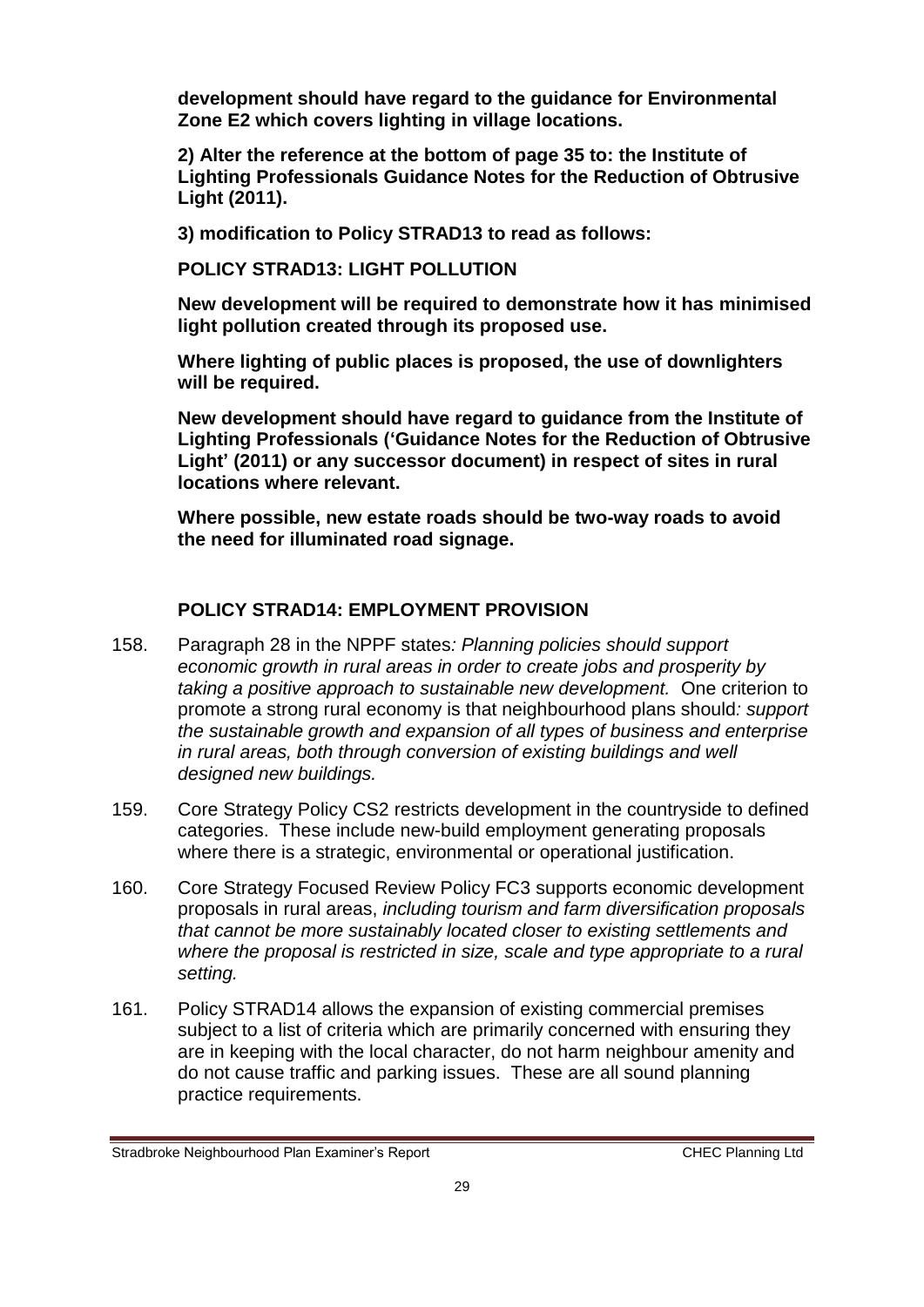- 162. The last sentence in paragraph 8) d) on page 36 refers to development proposals for existing businesses outside the settlement boundary having to demonstrate that the proposals are *needed to retain the business in the locality*. The second criterion in Policy STRAD14 requires such development proposals to demonstrate that they will *provide additional employment opportunities within the parish or be necessary to maintain existing employment activities.* I have no robust evidence to justify these restrictions which do not have regard to national policy and are not in general conformity with strategic policy. On this basis, I recommend the deletion of these requirements.
- 163. Subject to the modifications suggested above, Policy STRAD14 has regard to national policy, contributes towards sustainable development and is in general conformity with strategic policy. Modified Policy STRAD14 meets the Basic Conditions.
- 164. '*1st 2 bullet points removed'* has crept into Policy STRAD14 and should be deleted. **I see this as a minor editing matter.**
- 165. **Recommendation: to meet the Basic Conditions, I recommend:**

**1) modification to paragraph 8) d) on page 36 to read as follows: It is important that new employment does not encroach significantly into the open countryside, thereby having a detrimental impact on the rural aspect of Stradbroke. This is particularly important where sites are outside the settlement boundary (or sites allocated adjacent to the settlement boundary) and are therefore in open countryside. Proposals must therefore demonstrate that they have been sensitively designed to minimise their impact where they encroach into the countryside.**

**2) modification to Policy STRAD14 to read as follows:**

**POLICY STRAD14: EMPLOYMENT PROVISION**

**The expansion of existing commercial premises will be permitted, subject to certain criteria identified below:** 

**the proposals are not significantly detrimental to the character of the wider countryside or the views across it; and**

**the activities to be undertaken on the premises do not have an unacceptable impact on the amenity of neighbouring properties; and**

**there is sufficient off-street parking to accommodate workers and visitors; and**

**the activities to be undertaken on the premises will not result in significant increase in heavy goods vehicular traffic on the roads in the vicinity of the premises or elsewhere in and around the parish.**

Stradbroke Neighbourhood Plan Examiner's Report CHEC Planning Ltd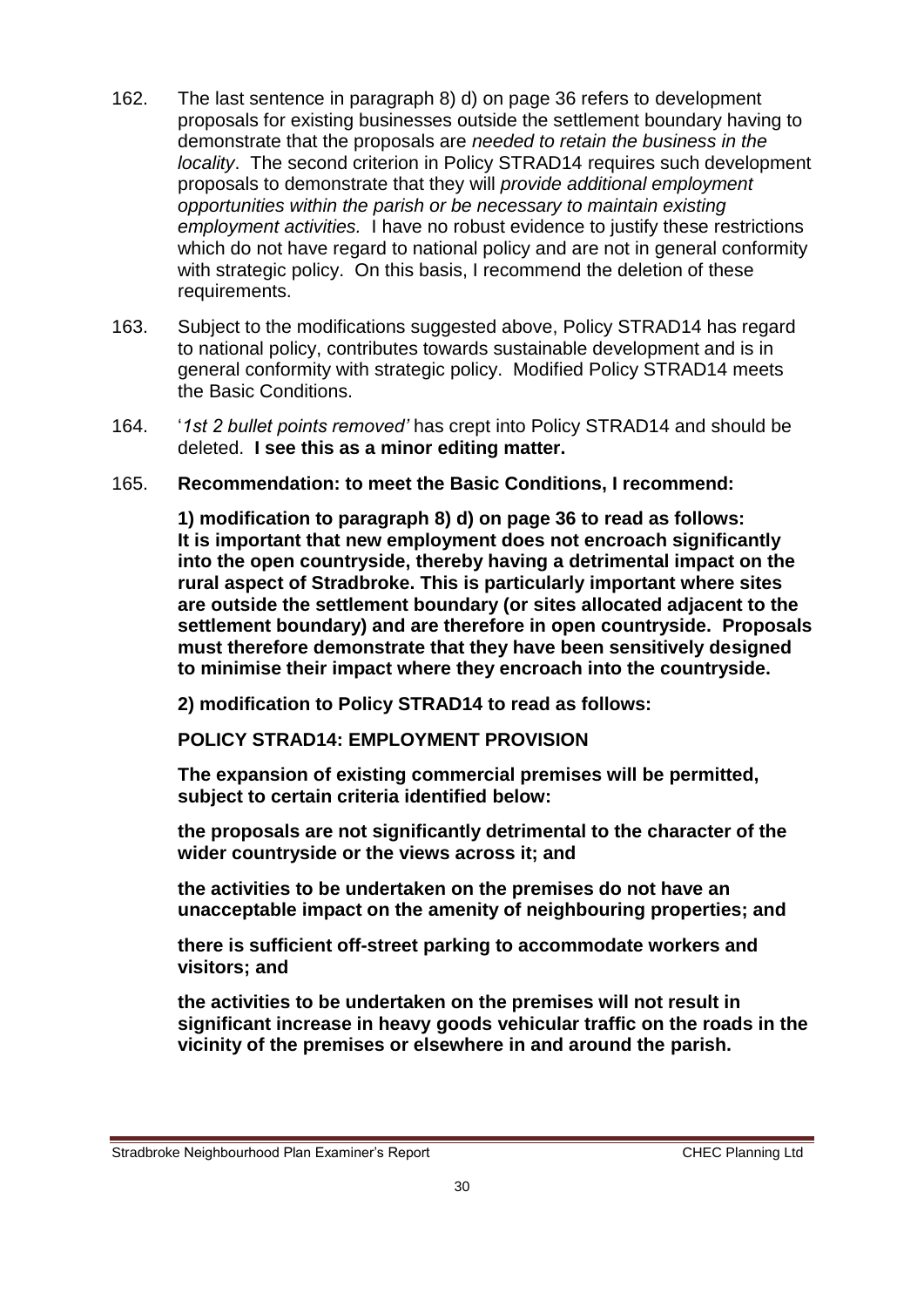#### **POLICY STRAD15: RETAIL PROVISION**

- 166. Paragraph 28 in the NPPF promotes a strong rural economy. It states that neighbourhood plans should *promote the retention and development of local services and community facilities in villages, such as local shops, meeting places, sports venues, cultural buildings, public houses and places of worship.*
- 167. Whilst Core Strategy Policy CS6 is concerned with developer contributions, it emphasises the importance of the provision of village services and facilities.
- 168. I have previously referred to retail development adjacent to the settlement boundary under Policy STRAD1, so will not repeat it here.
- 169. Policy STRAD15 seeks to retain existing retail services and encourages new premises. This has regard to national policy to promote the retention and development of local services and community facilities and contributes towards sustainable development, particularly the economic and social roles. Policy STRAD15 meets the Basic Conditions.

#### **SITE ALLOCATIONS**

- 170. I have referred to the site selection process earlier in my report and have concluded that as far as I can reasonably be expected to be, I consider all allocated sites are deliverable and will contribute towards sustainable development. I have referred to the viability of the development of the sites under Policies STRAD6 and STRAD7 regarding the proposed education and community facilities. I have referred to relevant national and strategic policy in accordance with these matters. Therefore, I will now only make comment on the detailed policy requirements for each of the selected sites below. I have visited the Parish and seen what I can of the allocated sites and surroundings. I have been aided by the aerial photographs of each site in the Plan.
- 171. Paragraph 9) e) on page 38 refers to vehicular congestion and pedestrian safety on Queen Street and seeks to resist significant further growth in that area beyond the allocated sites. The AECOM *Traffic Study Technical Note 02* submitted as background evidence reaches a different conclusion. That conclusion was reached taking into consideration not only the allocated housing sites, but also two potential sites that have not been allocated and employment development. The *Traffic Study Technical Note* concludes: *it is considered that the residential and employment sites considered by this study could, in principle, be brought forward by the future assessment year of 2036 without requiring any additional highway capacity improvements at the Queen Street/Mill Lane junction.* This is a technical study prepared by independent consultants and I have no clear evidence before me to dispute this conclusion. Therefore, as paragraph 9) e) on page 38 contradicts the technical study, it should be deleted. **I see this as a minor editing matter.**

Stradbroke Neighbourhood Plan Examiner's Report CHEC Planning Ltd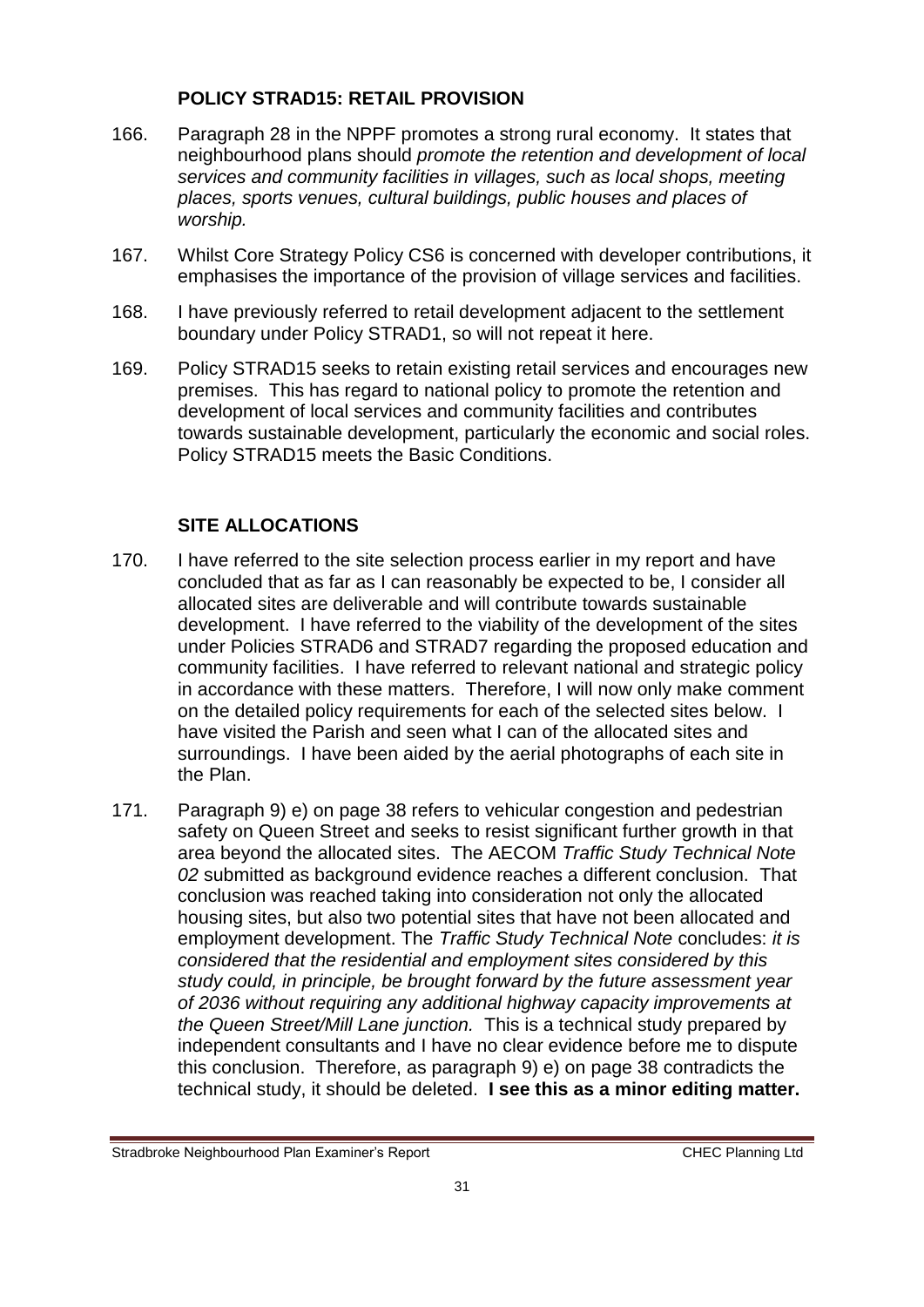#### **POLICY STRAD16: LAND NORTH OF LAXFIELD ROAD**

- 172. Policy STRAD16 allocates land north of Laxfield Road for approximately between 32 and 45 dwellings subject to a list of criteria which primarily cross refers to other policies in the Plan and good planning practice for the sustainable development of the site.
- 173. The preceding explanatory paragraph on Page 39 refers to the requirement for the permissive footpath to be adopted, whereas Policy STRAD16 only states that adoption is preferable. To prevent internal conflict within the Plan, I suggest that the explanatory paragraph on Page 39 is modified to be in accordance with Policy STRAD16 on this matter. **I see this as a minor editing matter.**
- 174. The Environment Agency has confirmed in its comments during the Regulation 16 consultation that the designated areas for development do not appear to fall within Flood Zones 2 or 3. Thus, whilst the south western corner of the site is at risk of surface water flooding, as identified by the local community, it is not in the high risk categories specified by the Environment Agency. Therefore, in the interest of precision, I recommend the removal of 'high' from the eighth criterion regarding flooding in Policy STRAD16. Subject to this modification, Policy STRAD16 meets the Basic Conditions.
- 175. **Recommendation: to meet the Basic Conditions, I recommend modification to the eighth criterion in Policy STRAD16 to read as follows:**

**there is no development of land at risk of surface water flooding which should instead be used to provide an appropriate drainage solution to serve the needs of the development in accordance with Policies STRAD4 and STRAD5 (and be accompanied by an appropriate management strategy)**

#### **POLICY STRAD17: LAND EAST OF FARRIERS CLOSE**

- 176. Policy STRAD17 allocates land east of Farriers Close for approximately between 25 and 35 dwellings with land for an extension to the High School. The list of criteria primarily cross refers to other policies in the Plan and good planning practice for the sustainable development of the site.
- 177. I have referred to the historic environment under Policy STRAD12. Policy STRAD17 has a requirement to protect, and where possible enhance the setting of the adjacent Conservation Area and Grade II listed Priory. In the interest of precision, I have recommended revised wording in the last two criteria. In particular, I have suggested that the settings of the Conservation Area and listed building are 'preserved' rather than 'protected'. This has regard to Section 12 in the NPPF and accords with the wording in Policy STRAD12.

Stradbroke Neighbourhood Plan Examiner's Report CHEC Planning Ltd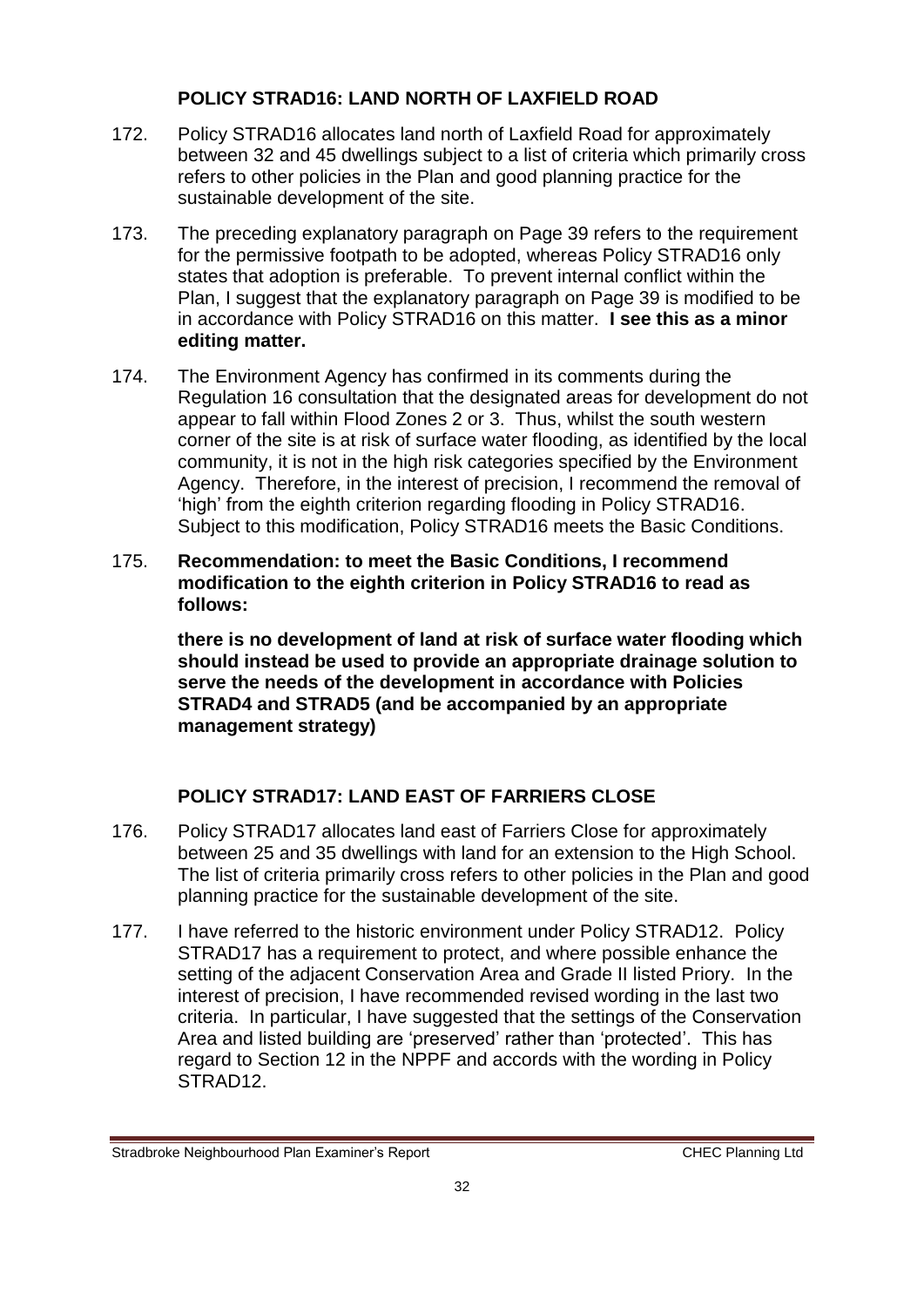- 178. Subject to the modifications I have suggested above, Policy STRAD17 pays sufficient regard to the significance of the setting of designated heritage assets. Modified Policy STRAD17 meets the Basic Conditions.
- 179. **Recommendation: to meet the Basic Conditions, I recommend modification to the last two criteria in Policy STRAD17 to read as follows:**

**the settings of the Conservation Area and the Grade II listed Priory building are preserved and, where possible, enhanced; and**

**this site is adjacent to The Priory (listed building 280217) and its associated moat. Any development designs should be informed by rigorous assessment of the significance of this heritage asset and impacts on the setting with buffers, viewpoints through the site, and design concepts informed by it.**

#### **POLICY STRAD18: LAND SOUTH OF NEW STREET**

- 180. Policy STRAD18 allocates land south of New Street for approximately between 43 and 60 dwellings with the provision of community land. The list of criteria primarily cross refers to other policies in the Plan and good planning practice for the sustainable development of the site.
- 181. For the same reasons as explained under Policy STRAD16, reference to areas of high risk of flooding should be removed.
- 182. Suffolk County Council has suggested modification to the last criterion regarding archaeological evaluation to include reference to preservation if appropriate or proposals for other mitigation. Such a modification has regard to national policy to ensure the conservation of historic assets in a manner appropriate to their significance as outlined in the core principles in the NPPF. I have suggested the wording proposed by the County Council.
- 183. Subject to the modifications I have suggested above, Policy STRAD18 meets the Basic Conditions.
- 184. Concern has been raised regarding the setting of listed buildings including the dwelling 'Timbers' opposite the proposed entrance to the site. The *Planning (Listed Buildings and Conservation Areas) Act 1990* imposes duties requiring special regard to be had to the desirability of preserving a listed building or its setting or any features of special architectural or historic interest which it possesses. The NPPF advises that when considering the impact of a proposed development on the significance of a designated heritage asset, great weight should be given to the asset's conservation. The listed buildings are within a village setting and from my observations; I consider that the significance of the settings of these listed buildings can be preserved by careful and sympathetic design of development on the allocated site.

Stradbroke Neighbourhood Plan Examiner's Report CHEC Planning Ltd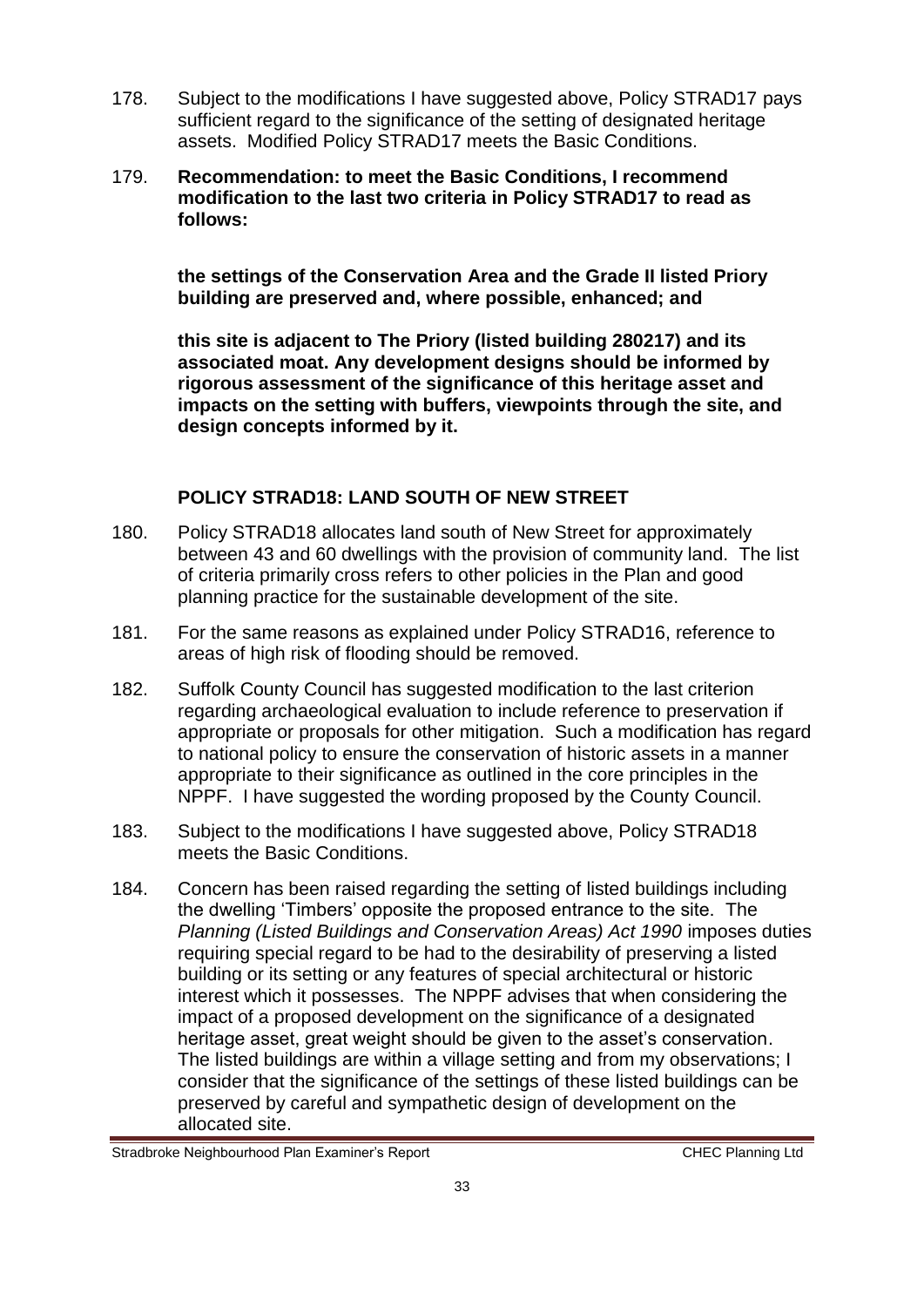185. **Recommendation: to meet the Basic Conditions, I recommend modification to Policy STRAD18 to read as follows:**

**POLICY STRAD18: LAND SOUTH OF NEW STREET**

**Land to the south of New Street (approximately 4.4 hectares as identified on the Proposals Map) is allocated for residential development and community open space. Proposals will be supported subject to the following criteria:**

**it provides approximately between 43 and 60 dwellings; and**

**the southern half of the site is provided as community land for an extension of the existing playing fields with associated car parking; and**

**it provides a mix of dwellings in accordance with Policy STRAD3; and**

**the design of dwellings is in accordance with the requirements of Policy STRAD2; and**

**green open space is provided to serve the new dwellings; and**

**vehicular access is provided via New Street; and**

**a direct footway link is provided on the south side of New Street from the boundary of the site to link up with the existing footway on New Street; and**

**there is no development of land at risk of surface water flooding which should instead be used to provide an appropriate drainage solution to serve the needs of the development in accordance with Policies STRAD4 and STRAD5 (and be accompanied by an appropriate management strategy); and**

**it maintains or preferably improves the water quality in the Chickering Bec and its tributary; and**

**it is served by a sustainable long term solution in respect of electricity provision in accordance with Policy STRAD4; and**

**in order to protect the amenity of neighbouring properties and to provide an appropriate buffer with the open countryside and community land, landscape buffers are provided on all boundaries of the site and, where relevant, meet the requirements of Policy STRAD2.**

**As the site is on the edge of the medieval settlement and has not been systematically assessed for archaeological remains, any planning application should be supported by the results of an archaeological evaluation which enables impacts on archaeological remains to be considered and to allow for preservation if appropriate, or proposals for other mitigation.**

Stradbroke Neighbourhood Plan Examiner's Report CHEC Planning Ltd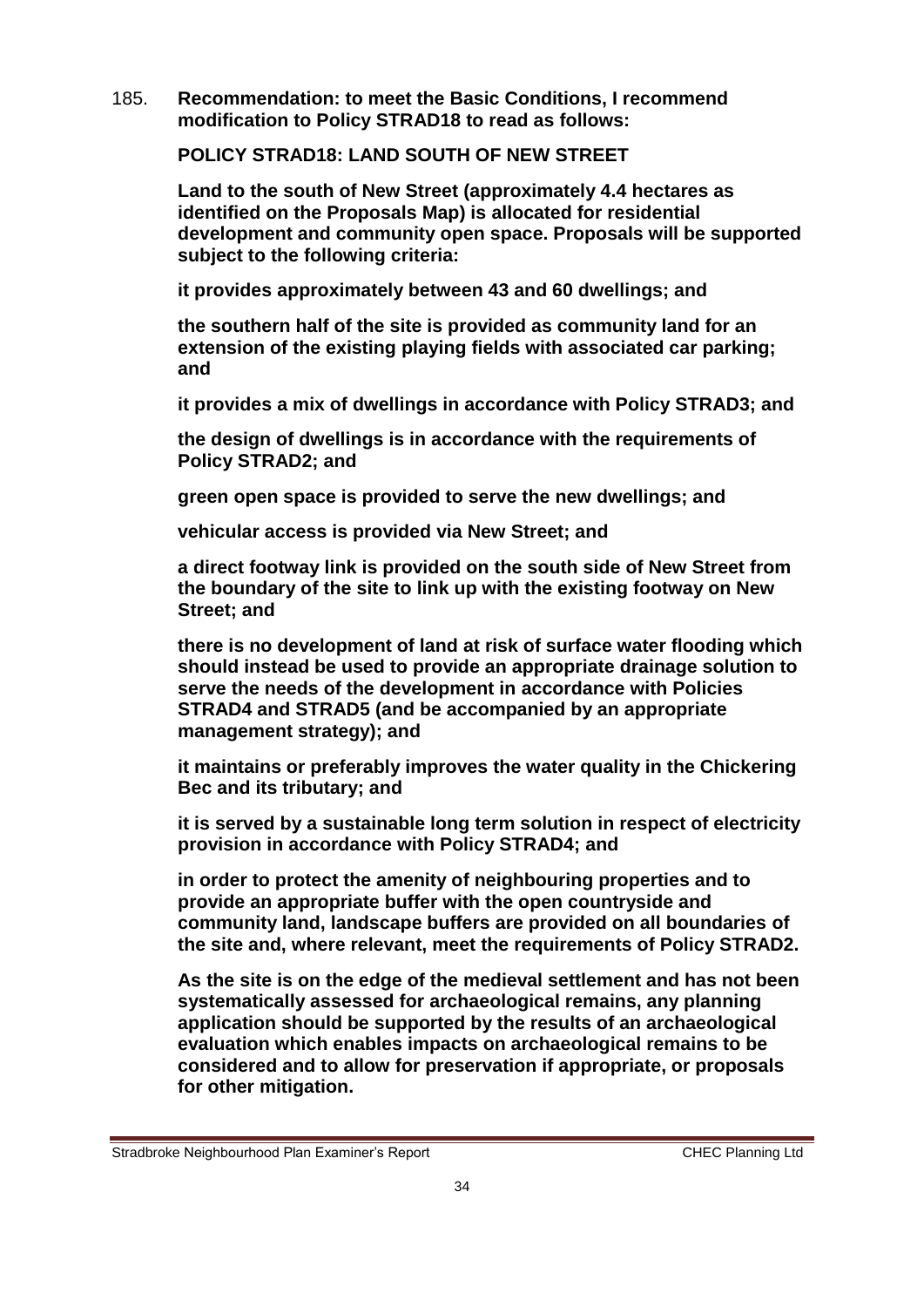#### **POLICY STRAD19: LAND SOUTH OF MILL LANE**

- 186. Policy STRAD19 allocates land south of Mill Lane for approximately 75 dwellings and a car park and bus drop off for the primary school. The list of criteria primarily cross refers to other policies in the Plan, recognises the setting of the Conservation Area and listed buildings and contains good planning practice for the sustainable development of the site.
- 187. For the same reasons as explained under Policy STRAD18, I suggest modification to the last criterion regarding archaeological mitigation.
- 188. Paragraph 173 in the NPPF states*: Pursuing sustainable development requires careful attention to viability and costs in plan-making and decisiontaking. Plans should be deliverable. Therefore, the sites and the scale of development identified in the plan should not be subject to such a scale of obligations and policy burdens that their ability to be delivered viably is threatened. To ensure viability, the costs of any requirements likely to be applied to development, such as requirements for affordable housing, standards, infrastructure contributions or other requirements should, when taking account of the normal cost of development and mitigation, provide competitive returns to a willing land owner and willing developer to enable the development to be deliverable.*
- 189. The explanatory text accompanying Policy STRAD19 recognises that the list of requirements may mean that other benefits such as affordable housing cannot be met in full by a viable scheme.
- 190. Altered Policy H4 in the First Alteration to the Mid Suffolk Local Plan, with regard to the provision of affordable housing on sites that meet the size threshold states: *the District Planning Authority will seek to negotiate an element of affordable housing of up to 35% of the total provision of housing on appropriate sites. Negotiations with developers will take account of the identified local needs, the economics and viability of development and the availability of local services*.
- 191. As there is clearly some flexibility in the affordable housing threshold of up to 35%, I consider that the approach taken to priorities for this site would not undermine the delivery of affordable housing.
- 192. Whilst there has been local objection to the proposed development obtaining access via Mill Lane onto Queen Street, I am satisfied that the AECOM *Traffic Study Technical Note 02* provides sufficient evidence to ensure highway safety in this area.
- 193. For the same reasons as mentioned above under Policy STRAD17, I have suggested that the settings of the Conservation Area and listed building are 'preserved' rather than 'protected'.
- 194. Subject to the modifications I have suggested above, Policy STRAD19 meets the Basic Conditions.

Stradbroke Neighbourhood Plan Examiner's Report CHEC Planning Ltd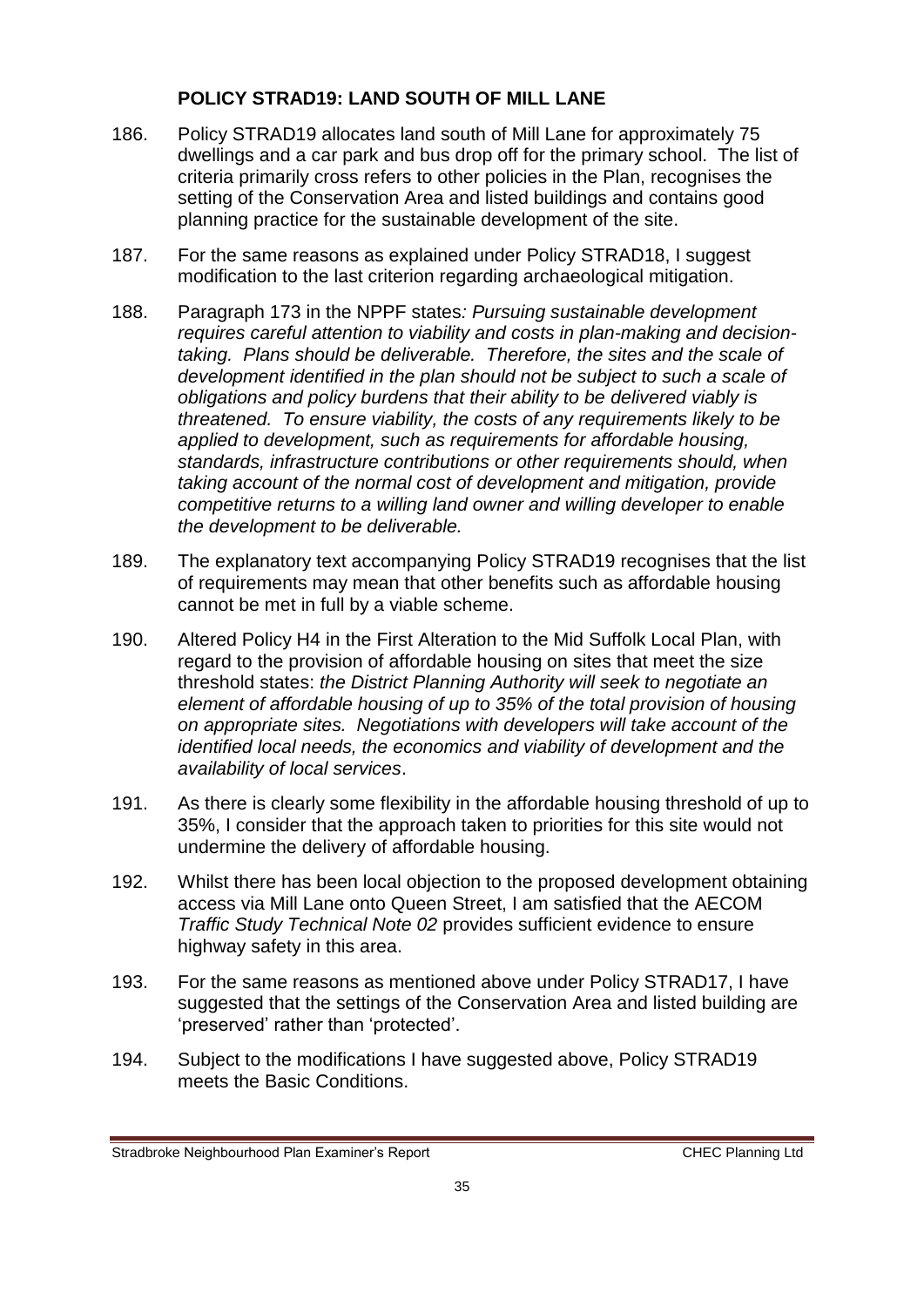195. **Recommendation: to meet the Basic Conditions, I recommend modification to the last two criteria in Policy STRAD19 to read as follows:**

> **the settings of the Conservation Area and the Grade II listed building adjacent to the site are preserved and, where possible, enhanced.**

**As the site is on the edge of the medieval settlement and has not been systematically assessed for archaeological remains, any planning application should be supported by the results of an archaeological evaluation which enables impacts on archaeological remains to be considered and to allow for preservation if appropriate, or proposals for other mitigation.**

#### **POLICY STRAD20: LAND AT GROVE FARM**

- 196. Policy STRAD20 allocates land at Grove Farm for approximately 45 dwellings. Should the existing planning permission for 44 dwellings on this site not be implemented, Policy STRAD20 sets out criteria for development. The list of criteria primarily cross refers to other policies in the Plan, recognises the setting of the Conservation Area and contains good planning practice for the sustainable development of the site.
- 197. For the same reasons as mentioned above under Policy STRAD17, I have suggested that the setting of the Conservation Area is 'preserved' rather than 'protected'.
- 198. Subject to the modification I have suggested above, Policy STRAD20 meets the Basic Conditions. Rather than re-write the whole policy, I have only suggested revised wording for the last criterion.
- 199. **Recommendation: to meet the Basic Conditions, I recommend modification to the last criterion in Policy STRAD20 to read as follows:**

**the setting of the Conservation Area is preserved and, where possible, enhanced.**

#### **Community Actions**

- 200. The Plan lists Community Actions which are clearly differentiated from policies for the development and use of land.
- 201. Concern has been raised regarding the possibility of marketing the Sports and Community Centre as a meeting place for business, with a representation indicating that there is no room available for such a facility. If this is the case, I will leave it up to the Parish Council to decide whether it is appropriate to remove this reference from the Plan. **I see this as a minor editing matter.**

Stradbroke Neighbourhood Plan Examiner's Report CHEC Planning Ltd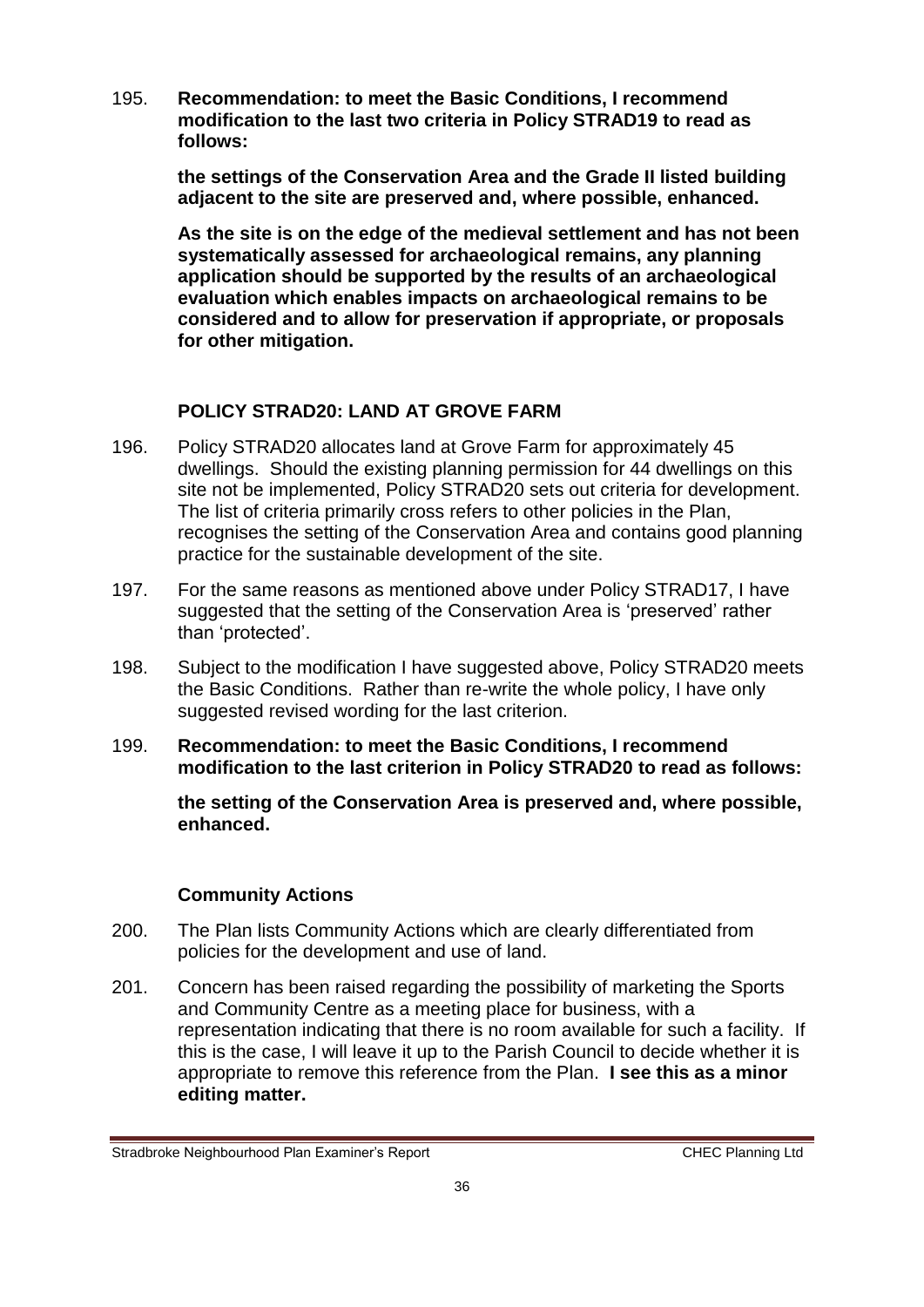### **Referendum and the Stradbroke Neighbourhood Plan Area**

- 202. I am required to make one of the following recommendations:
	- the Plan should proceed to Referendum, on the basis that it meets all legal requirements; or
	- the Plan as modified by my recommendations should proceed to Referendum; or
	- the Plan does not proceed to Referendum, on the basis that it does not meet the relevant legal requirements.

#### 203. **I am pleased to recommend that the Stradbroke Neighbourhood Plan as modified by my recommendations should proceed to Referendum.**

204. I am required to consider whether or not the Referendum Area should extend beyond the Stradbroke Neighbourhood Plan Area. I see no reason to alter or extend the Neighbourhood Plan Area for the purpose of holding a referendum.

# **Minor Modifications**

- 205. The Plan is a well-written document, which is easy to read. Where I have found errors, I have identified them above. It is not for me to re-write the Plan. If other minor amendments are required as a result of my proposed modifications, I see these as minor editing matters which can be dealt with as minor modifications to the Plan.
- 206. The background on Page 7 will need to be updated to reflect the dates of the examination and referendum.

**Janet Cheesley Date 19 October 2018**